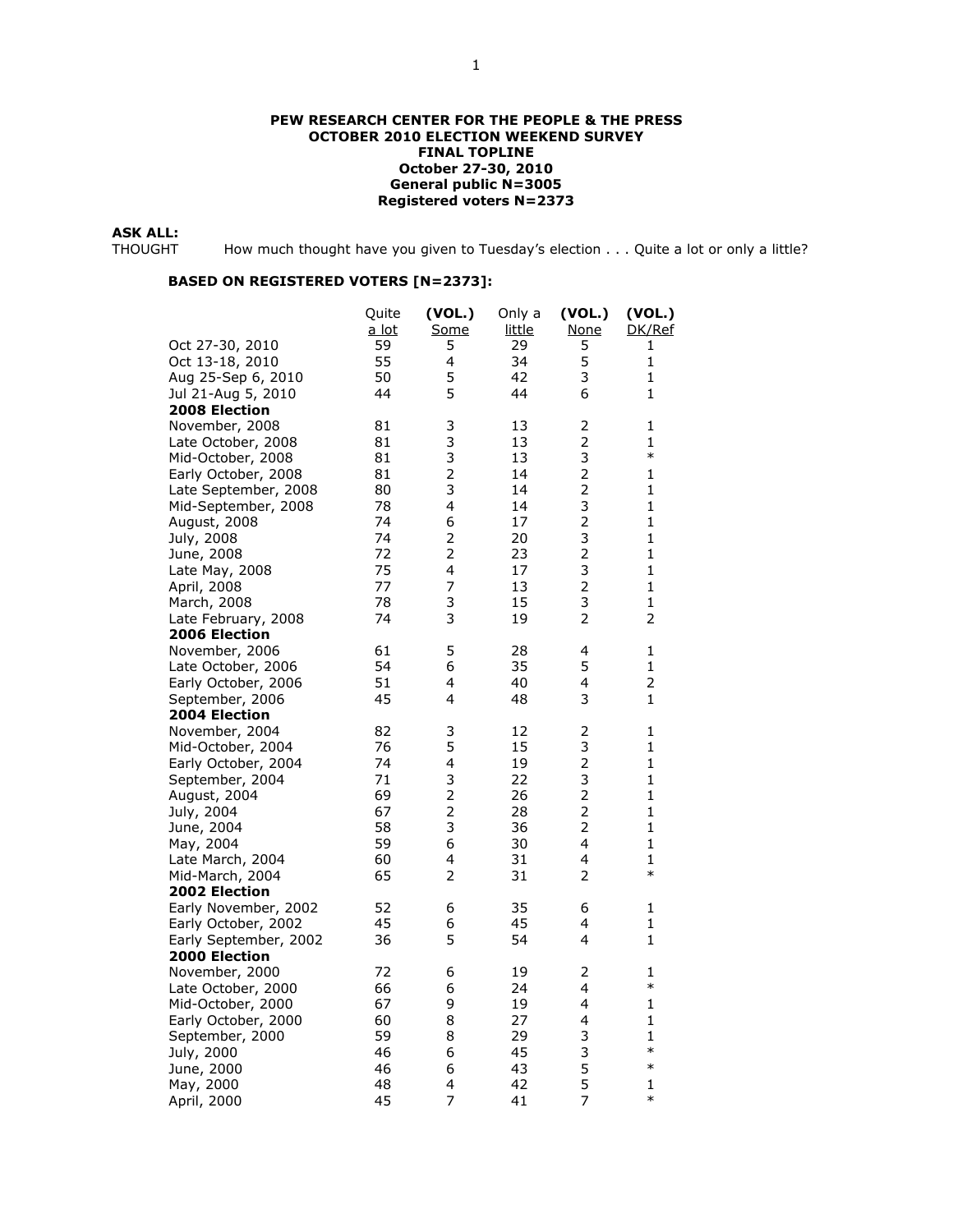# THOUGHT CONTINUED…

|                                         | Quite<br><u>a lot</u> | (VOL.)<br>Some | Only a<br><u>little</u> | (VOL.)<br>None | (VOL.)<br>DK/Ref |
|-----------------------------------------|-----------------------|----------------|-------------------------|----------------|------------------|
| <b>1998 Election</b>                    |                       |                |                         |                |                  |
| Late October, 1998                      | 49                    | 11             | 35                      | 4              | 1                |
| Early October, 1998                     | 42                    | 8              | 43                      | 6              | $\mathbf{1}$     |
| 1996 Election                           |                       |                |                         |                |                  |
| November, 1996                          | 67                    | 8              | 22                      | 3              | $\ast$           |
| October, 1996                           | 65                    | $\overline{7}$ | 26                      | $\mathbf{1}$   | 1                |
| Late September, 1996                    | 61                    | $\overline{7}$ | 29                      | 2              | $\mathbf{1}$     |
| Early September, 1996                   | 56                    | 3              | 36                      | $\overline{4}$ | $\mathbf{1}$     |
| July, 1996                              | 55                    | 3              | 41                      | $\mathbf{1}$   | $\ast$           |
| June, 1996                              | 50                    | 5              | 41                      | 3              | 1                |
| 1994 Election                           |                       |                |                         |                |                  |
| November, 1994                          | 56                    | 7              | 32                      | 4              | $\mathbf{1}$     |
| Late October, 1994                      | 45                    | $\overline{7}$ | 45                      | $\overline{2}$ | $\mathbf{1}$     |
| Early October, 1994                     | 44                    | $\overline{2}$ | 50                      | 3              | $\mathbf{1}$     |
| 1992 Election                           |                       |                |                         |                |                  |
| Early October, 1992                     | 77                    | 5              | 16                      | 1              | 1                |
| September, 1992                         | 69                    | 3              | 26                      | $\mathbf{1}$   | $\mathbf{1}$     |
| August, 1992                            | 72                    | $\overline{4}$ | 23                      | $\mathbf{1}$   | $\ast$           |
| June, 1992                              | 63                    | 6              | 29                      | $\mathbf{1}$   | $\mathbf{1}$     |
|                                         |                       |                |                         |                |                  |
|                                         |                       |                |                         | (VOL.)         |                  |
|                                         | Quite                 | (VOL.)         | Only a                  | None/          |                  |
|                                         | a lot                 | Some           | little                  | DK/Ref         |                  |
| 1990 Election                           |                       |                |                         |                |                  |
| Gallup: October, 1990 (GP) <sup>1</sup> | 43                    | 7              | 46                      | 4              |                  |
| 1988 Election                           |                       |                |                         |                |                  |
| Gallup: November, 1988                  | 73                    | 8              | 17                      | 2              |                  |
| Gallup: October, 1988                   | 69                    | 9              | 20                      | 2              |                  |
| Gallup: September, 1988                 | 57                    | 18             | 23                      | $\overline{2}$ |                  |
| Gallup: August, 1988                    | 61                    | 10             | 27                      | $\overline{2}$ |                  |
| <b>1982 Election</b>                    |                       |                |                         |                |                  |
| Gallup: October, 1982 (GP)              | 29                    | 22             | 37                      | 12             |                  |
| 1978 Election                           |                       |                |                         |                |                  |
| Gallup: October, 1978 (GP)              | 23                    | 22             | 39                      | 17             |                  |
| Gallup: September, 1978 (GP) 21         |                       | 18             | 44                      | 18             |                  |
|                                         |                       |                |                         |                |                  |

<sup>1</sup> Gallup trends for 1990, 1982 and 1978 are based on general public.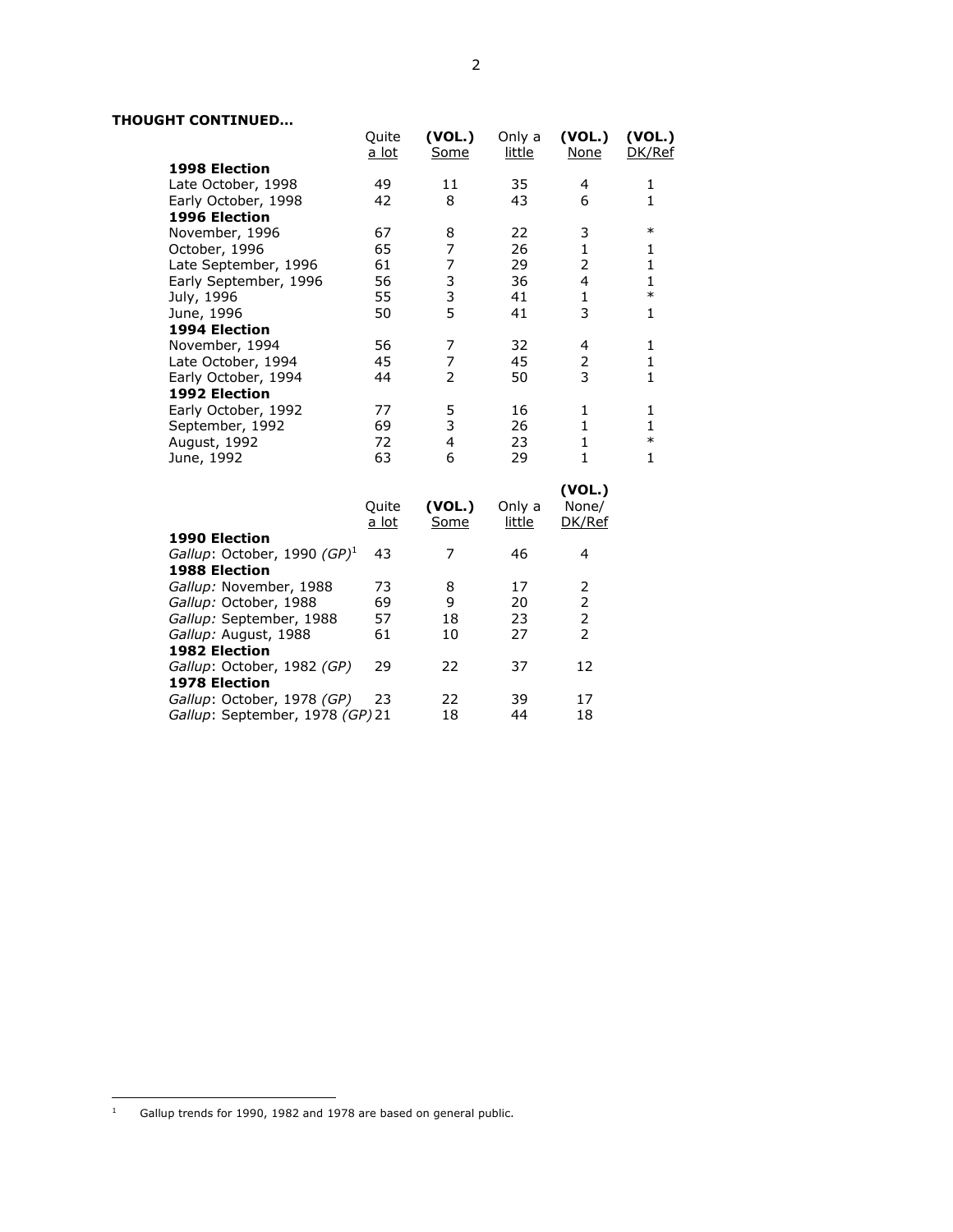#### ASK ALL RESPONDENTS WHO ARE NOT IN NORTH DAKOTA:

REGIST These days, many people are so busy they can't find time to register to vote, or move around so often they don't get a chance to re-register. Are you NOW registered to vote in your precinct or election district or haven't you been able to register so far?

ASK IF REGISTERED (REGIST=1) AND NOT IN "DAY OF" STATE:

REGICERT Are you absolutely certain that you are registered to vote, or is there a chance that your registration has lapsed because you moved or for some other reason?

ASK IF RESPONDENT IS IN "DAY OF" STATE AND NOT ALREADY REGISTERED (REGIST=2,3):<br>PLANREG Do you plan to register so that you can vote in next Tuesday's elections, or not?

Do you plan to register so that you can vote in next Tuesday's elections, or not?

#### [A PERSON IS COUNTED AS A REGISTERED VOTER (REGFINAL=1) AT THIS POINT IF THEY ARE IN NORTH DAKOTA, ANSWERED "YES" TO REGIST AND LIVE IN A DAY OF STATE (DC, IA, ID, ME, MN, MT, NH, WI, WY), ANSWERED "YES" TO REGICERT OR ANSWERED "YES" TO PLANREG.]

#### BASED ON TOTAL [N=3005]:

Oct 27-30

2010

- 72 Registered voter
- 28 Not a registered voter

# **ASK ALL:**<br>CAMPNII

How closely have you followed news about candidates and election campaigns in your state and district? Have you followed it very closely, fairly closely, not too closely, or not at all closely?

|                               | Very           | Fairly         | Not too | Not at all     | (VOL.)       |
|-------------------------------|----------------|----------------|---------|----------------|--------------|
|                               | <u>closely</u> | <u>closely</u> | closely | <u>closely</u> | DK/Ref       |
| Oct 27-30, 2010               | 27             | 35             | 17      | 20             | 1            |
| Oct 13-18, 2010               | 24             | 34             | 22      | 19             | 1            |
| Jun 16-20, 2010               | 15             | 33             | 31      | 20             | $\ast$       |
| 2006 Election                 |                |                |         |                |              |
| Early November, 2006          | 27             | 37             | 18      | 17             | 1            |
| Late October, 2006 (RVs)      | 27             | 45             | 17      | 11             | $\ast$       |
| Early October, 2006           | 21             | 38             | 25      | 15             | 1            |
| Early September, 2006         | 16             | 32             | 28      | 23             | $\mathbf{1}$ |
| August, 2006                  | 20             | 29             | 28      | 22             | $\mathbf{1}$ |
| June, 2006                    | 18             | 30             | 29      | 21             | 2            |
| May, 2006                     | 18             | 28             | 30      | 23             | $\mathbf{1}$ |
| 2002 Election                 |                |                |         |                |              |
| Early November, 2002 (RVs) 27 |                | 46             | 18      | 9              | $\ast$       |
| Late October, 2002 (RVs)      | 28             | 34             | 24      | 13             | 1            |
| Early October, 2002 (RVs)     | 21             | 46             | 22      | 10             | $\mathbf{1}$ |
| Early September, 2002         | 17             | 29             | 29      | 24             | $\mathbf{1}$ |
| 1998 Election                 |                |                |         |                |              |
| Late October, 1998 (RVs)      | 26             | 45             | 20      | 9              | $\ast$       |
| Early October, 1998 (RVs)     | 21             | 43             | 24      | 11             | 1            |
| Early September, 1998         | 17             | 32             | 28      | 23             | $\ast$       |
| Early August, 1998            | 13             | 30             | 28      | 23             | $\mathbf{1}$ |
| June, 1998                    | 9              | 27             | 33      | 30             | $\mathbf{1}$ |
| April, 1998                   | 16             | 33             | 24      | 27             | $\ast$       |
| 1994 Election                 |                |                |         |                |              |
| November, 1994                | 18             | 42             | 25      | 15             | $\ast$       |
| Late October, 1994            | 14             | 38             | 31      | 16             | 1            |
| Early October, 1994           | 23             | 34             | 23      | 19             | $\mathbf{1}$ |
| September, 1994               | 19             | 34             | 29      | 18             | $\ast$       |
| 1990 Election                 |                |                |         |                |              |
| November, 1990                | 38             | 34             | 17      | 11             | $\ast$       |
| October, 1990                 | 18             | 32             | 28      | 22             | $\ast$       |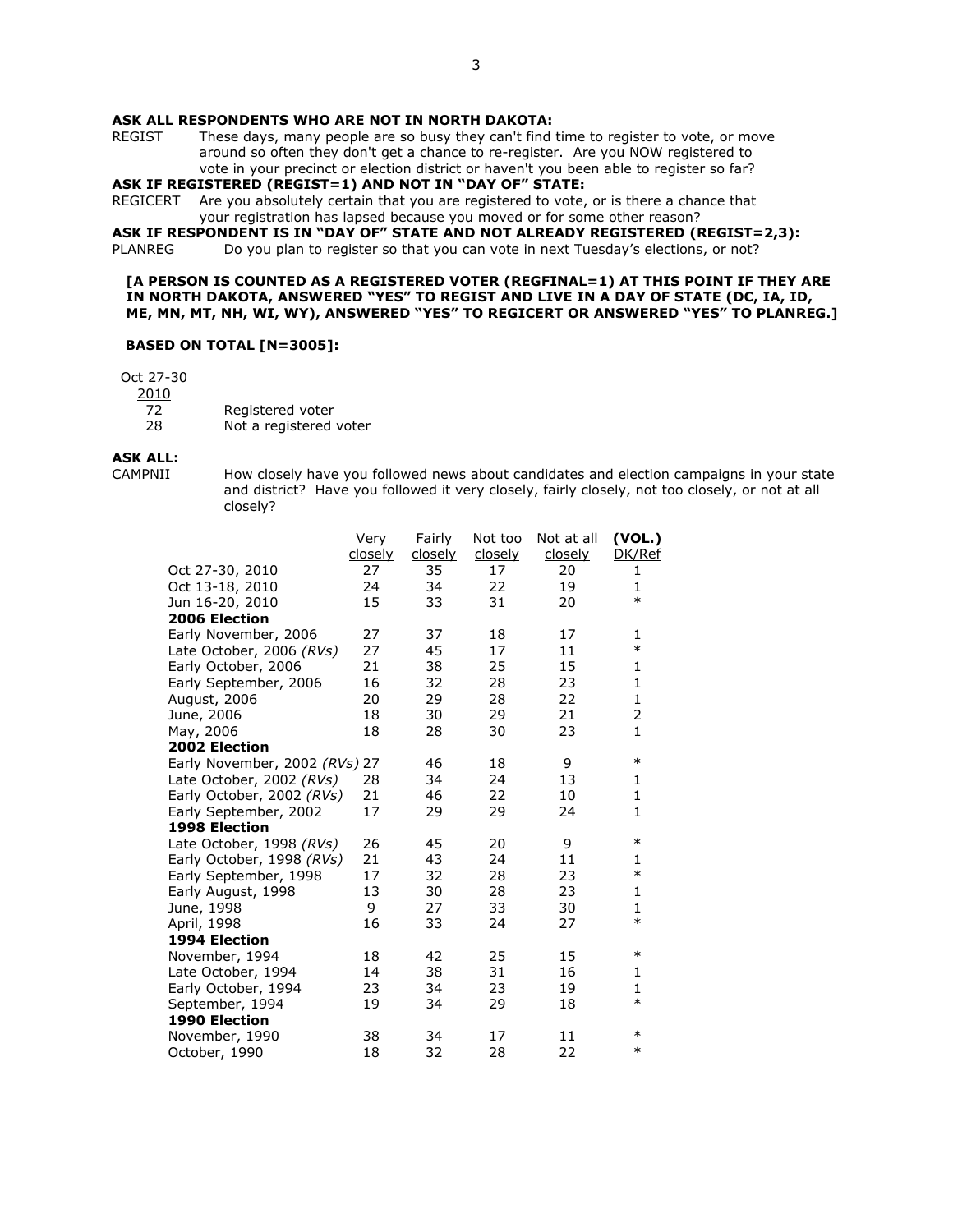# **ASK ALL REGISTERED VOTERS (REGFINAL=1):**<br>PRECINCT Have you ever voted in your precinc

Have you ever voted in your precinct or election district?

#### BASED ON REGISTERED VOTERS [N=2373]:

Oct 27-30

2010

89 Yes

11 No

Don't know/Refused (VOL.)

# ASK ALL FORM 1 REGISTERED VOTERS (FORM=1 AND REGFINAL=1):

WHEREF1 Do you happen to know where people in your neighborhood go to vote?

#### BASED ON REGISTERED VOTERS [N=1223]:

Oct 27-30

 $\frac{2010}{88}$ 

Yes

9 No<br>2 Vot

Vote by mail (VOL.)

1 Don't know/Refused (VOL.)

#### ASK ALL FORM 2 REGISTERED VOTERS (FORM=2 AND REGFINAL=1):

WHEREF2 Do you happen to know where people in your area go to vote?

# BASED ON REGISTERED VOTERS [N=1150]:

 Oct 27-30 2010 87 Yes 10 No 2 Vote by mail (VOL.)<br>1 Don't know/Refused Don't know/Refused (VOL.)

### NO QUESTIONS 1-8

l.

#### ASK ALL REGISTERED VOTERS (REGFINAL=1) [N=2373]:

Q.9 Would you say you follow what's going on in government and public affairs [READ]?

| Most of  |    |    | Hardly                                | (VOL.)  |
|----------|----|----|---------------------------------------|---------|
| the time |    |    | <u>at all</u>                         | DK/Ref  |
| 56       | 29 | 10 | 5                                     | $^\ast$ |
| 49       | 28 | 12 | 10                                    |         |
| 52       | 25 | 13 | 10                                    |         |
| 53       | 28 | 11 |                                       |         |
| 58       | 26 | 10 | 6                                     | $\ast$  |
| 57       | 30 | 8  | 5                                     | $\ast$  |
| 50       | 28 | 14 | 8                                     | $\ast$  |
| 45       | 35 | 14 | 5                                     |         |
| 61       | 27 | 9  | 3                                     | $\ast$  |
| 63       | 26 | 8  | 3                                     | $\ast$  |
| 44       | 34 | 15 |                                       | $\ast$  |
| 48       | 33 | 12 | 6                                     |         |
| 49       | 27 | 14 | 9                                     |         |
| 54       | 30 | 11 | 5                                     | $\ast$  |
|          |    |    | Some of Only now<br>the time and then |         |

<sup>2</sup> In the Aug. 25-Sept. 6, 2010 survey, a wording experiment was conducted with one half of respondents asked the question wording shown above, the other half was asked: "Some people seem to follow what's going on in government and public affairs most of the time, whether there's an election or not. Others aren't that interested. Would you say you follow what's going on in government and public affairs …" No significant differences were found between questions and the combined results are shown above. All survey prior to Sept. 2010 used the longer question wording.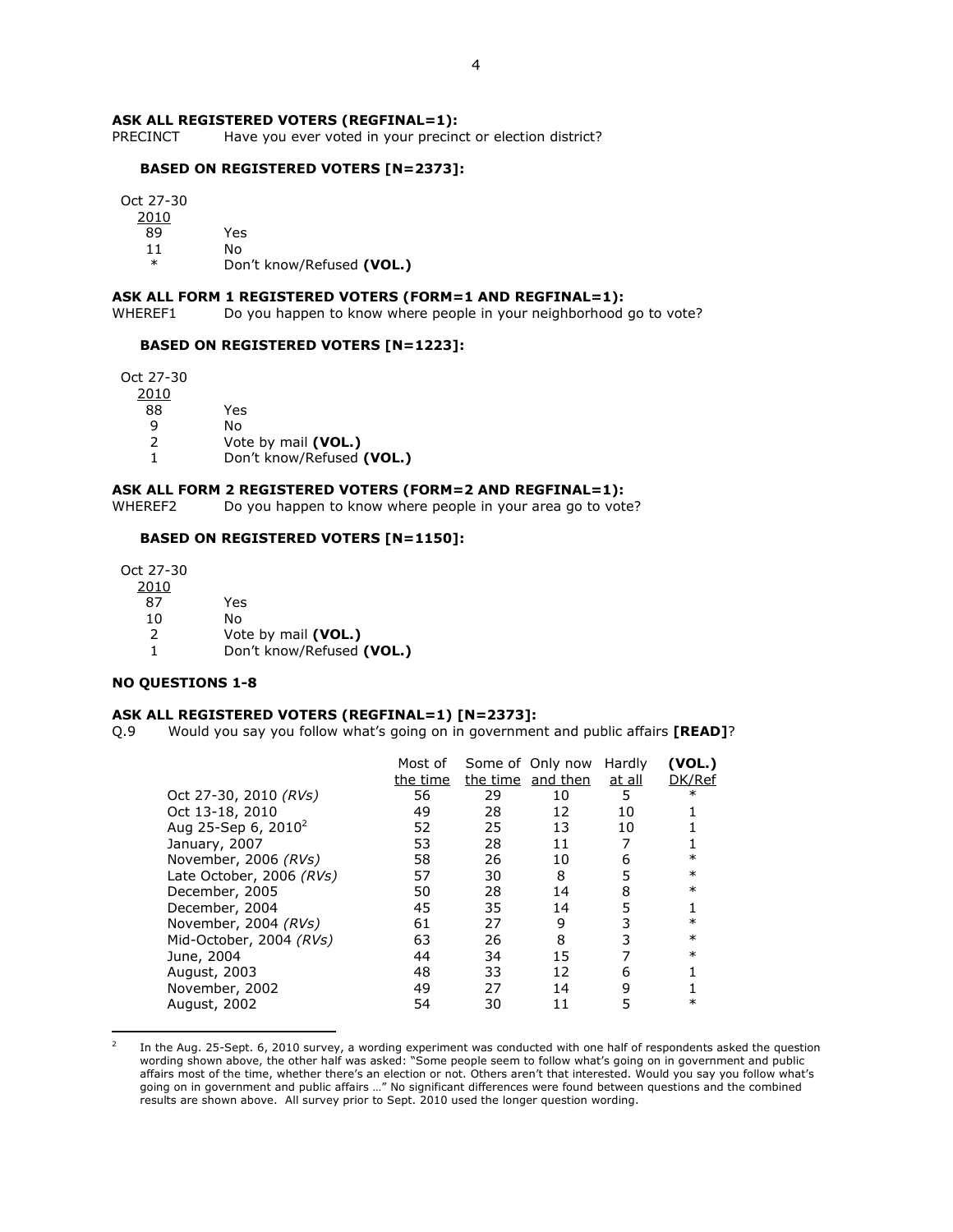# Q.9 CONTINUED…

|                            | Most of  |    | Some of Only now  | Hardly         | (VOL.)         |
|----------------------------|----------|----|-------------------|----------------|----------------|
|                            | the time |    | the time and then | <u>at all</u>  | DK/Ref         |
| March, 2001                | 49       | 27 | 13                | 10             | 1              |
| Early November, 2000 (RVs) | 51       | 32 | 12                | 5              | $\ast$         |
| September, 2000 (RVs)      | 51       | 34 | 10                | 4              | 1              |
| June, 2000                 | 38       | 32 | 19                | 11             | $\ast$         |
| Late September, 1999       | 39       | 32 | 20                | 9              | $\ast$         |
| August, 1999               | 40       | 35 | 17                | 8              | $\ast$         |
| November, 1998             | 46       | 27 | 14                | 13             | $\ast$         |
| Late October, 1998 (RVs)   | 57       | 29 | 10                | 4              | $\ast$         |
| Early October, 1998 (RVs)  | 51       | 33 | 11                | 5              | $\ast$         |
| Early September, 1998      | 45       | 34 | 15                | 6              | $\ast$         |
| June, 1998                 | 36       | 34 | 21                | 9              | $\ast$         |
| November, 1997             | 41       | 36 | 16                | $\overline{7}$ | $\ast$         |
| November, 1996 (RVs)       | 52       | 32 | 12                | 4              | $\ast$         |
| October, 1996 (RVs)        | 43       | 37 | 13                | 6              | 1              |
| June, 1996                 | 41       | 34 | 17                | 8              | $\ast$         |
| October, 1995              | 46       | 35 | 14                | 5              | $\ast$         |
| April, 1995                | 43       | 35 | 16                | 6              | $\ast$         |
| November, 1994             | 49       | 30 | 13                | 7              | 1              |
| October, 1994              | 45       | 35 | 14                | 6              | $\ast$         |
| July, 1994                 | 46       | 33 | 15                | 6              | $\ast$         |
| May, 1990                  | 39       | 34 | 18                | 9              | $\ast$         |
| February, 1989             | 47       | 34 | 14                | 4              | 1              |
| October, 1988 (RVs)        | 52       | 33 | 12                | 3              | $\ast$         |
| May, 1988                  | 37       | 37 | 17                | 6              | 3              |
| January, 1988              | 37       | 35 | 18                | 8              | $\overline{2}$ |
| November, 1987             | 49       | 32 | 14                | $\overline{4}$ | $\mathbf{1}$   |
| May, 1987                  | 41       | 35 | 15                | 7              | $\overline{2}$ |
| July, 1985                 | 36       | 33 | 18                | 12             | $\mathbf{1}$   |
|                            |          |    |                   |                |                |

#### ASK ALL REGISTERED VOTERS (REGFINAL=1):

OFTVOTE How often would you say you vote... **[READ]**?

|                      |               |        |                      |   | (VOL.)         |        |               |
|----------------------|---------------|--------|----------------------|---|----------------|--------|---------------|
|                      |               | Nearly | Part of              |   | Never          |        | (VOL.) (VOL.) |
|                      | <u>Always</u> | always | the time Seldom vote |   |                | Other  | DK/Ref        |
| Oct 27-30, 2010      | 58            | 24     | 11                   | 5 | 2              |        | $\ast$        |
| Oct 13-18, 2010      | 57            | 27     | 10                   | 4 | 2              |        | $\ast$        |
| Aug 25-Sep 6, 2010   | 59            | 26     | 9                    | 4 |                | $\ast$ | $\ast$        |
| June 16-20, 2010     | 52            | 31     | 11                   | 5 |                |        |               |
| Mar 31-Apr 6, 2009   | 62            | 23     | 7                    | 5 |                |        |               |
| November, 2008       | 60            | 23     | 8                    | 5 | 2              |        | $\ast$        |
| Late October, 2008   | 57            | 26     | 8                    | 5 | 3              |        | $\ast$        |
| Mid-October, 2008    | 57            | 27     | 7                    | 5 | 3              |        | $\ast$        |
| Early October, 2008  | 53            | 27     | 9                    | 6 | 3              |        |               |
| Late September, 2008 | 55            | 27     | 9                    | 6 | $\overline{2}$ |        | $\ast$        |
| Mid-September, 2008  | 54            | 28     | 10                   | 5 | 2              |        | $\ast$        |
| August, 2008         | 55            | 29     | 9                    | 4 | 2              |        | $\ast$        |
| July, 2008           | 53            | 30     | 10                   | 4 |                |        |               |
| January, 2007        | 58            | 29     | 9                    | 3 |                | $\ast$ | $\ast$        |
| November, 2006       | 58            | 26     | 8                    | 5 | 2              |        | $\ast$        |
| Late October, 2006   | 58            | 27     | 9                    | 4 | 1              |        | $\ast$        |
| Early October, 2006  | 47            | 36     | 10                   | 3 | 2              |        |               |
| September, 2006      | 56            | 28     | 9                    | 6 |                | $\ast$ | ж             |
| May, 2006            | 60            | 26     | 8                    | 4 |                | $\ast$ |               |
| December, 2005       | 60            | 24     | 9                    | 4 | 2              |        |               |
| December, 2004       | 64            | 22     | 8                    | 4 |                | $\ast$ |               |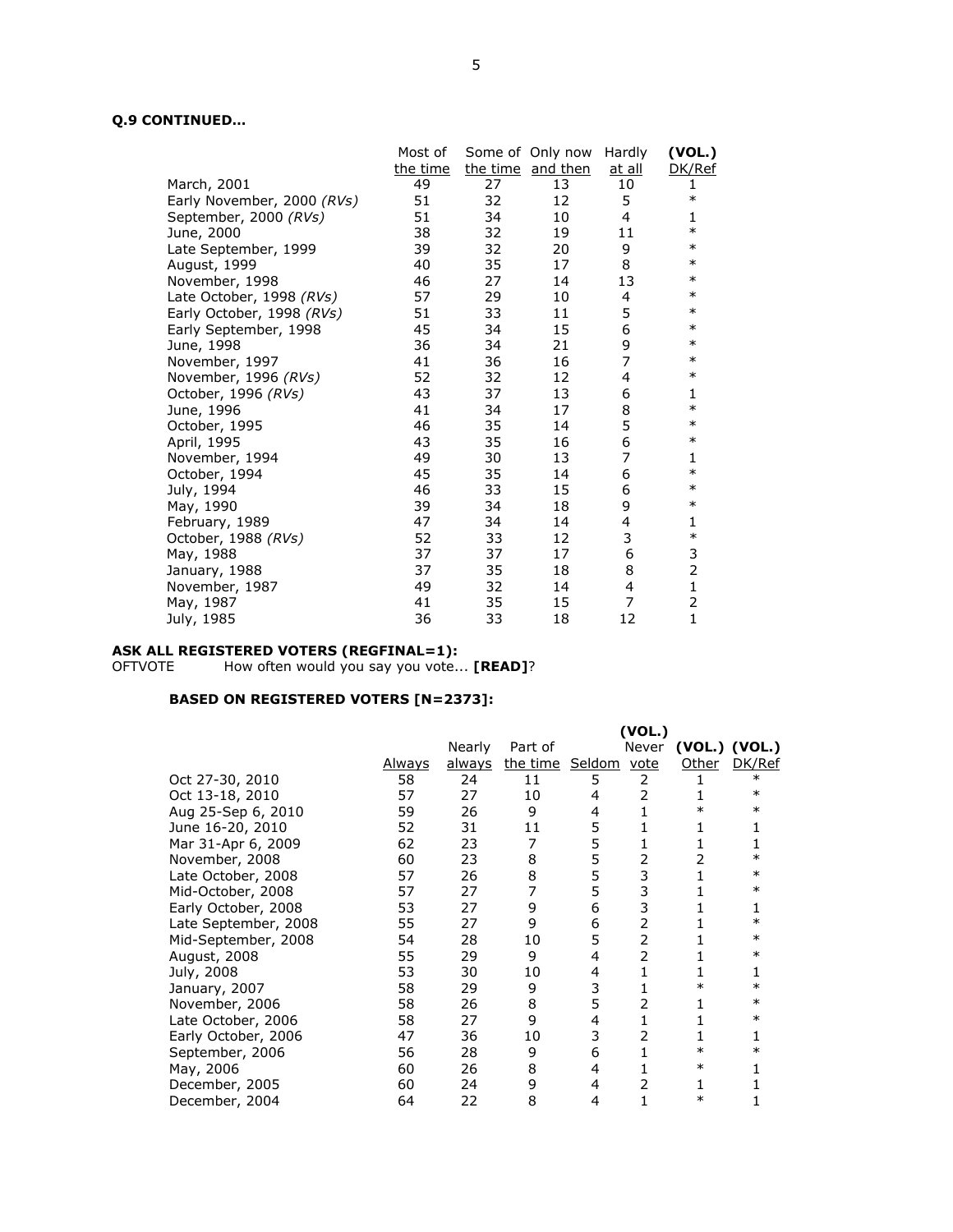# OFTVOTE CONTINUED...

|                       |               |        |                             |                         | (VOL.)                   |                        |              |
|-----------------------|---------------|--------|-----------------------------|-------------------------|--------------------------|------------------------|--------------|
|                       |               | Nearly | Part of                     |                         |                          | Never (VOL.) (VOL.)    |              |
|                       | <u>Always</u> |        | always the time Seldom vote |                         |                          |                        | Other DK/Ref |
| November, 2004        | 62            | 21     | 7                           | 6                       | 3                        | 1                      | ∗            |
| Mid-October, 2004     | 63            | 22     | 7                           | 5                       | 2                        | 1                      | $\ast$       |
| Early October, 2004   | 58            | 25     | 9                           | 4                       | $\overline{2}$           | 1                      | 1            |
|                       |               |        |                             |                         |                          |                        |              |
| September, 2004       | 58            | 27     | 9                           | 5                       | $\overline{2}$           | $\mathbf{1}$           | $\mathbf{1}$ |
| August, 2004          | 56            | 28     | 9                           | 5                       | $\overline{2}$           | $\ast$                 | $\mathbf{1}$ |
| July, 2004            | 54            | 31     | 9                           | 4                       | 1                        | $\ast$                 | $\ast$       |
| June, 2004            | 57            | 29     | 7                           | 5                       | $\mathbf{1}$             | 1                      | $\mathbf{1}$ |
| May, 2004             | 56            | 27     | 10                          | $\overline{4}$          | $\overline{2}$           | $\mathbf{1}$           | $\mathbf{1}$ |
| April, 2004           | 55            | 29     | 9                           | 5                       | $\mathbf{1}$             | 1                      | $\mathbf{1}$ |
| Late March, 2004      | 50            | 31     | 11                          | 6                       | 1                        | $\ast$                 | 1            |
|                       |               |        |                             | 5                       | $\mathbf{1}$             | $\ast$                 | $\ast$       |
| Mid-March, 2004       | 55            | 30     | 9                           |                         | $\ast$                   | $\ast$                 | $\ast$       |
| February, 2004        | 55            | 29     | 12                          | 3                       |                          |                        |              |
| January, 2004         | 54            | 30     | 10                          | $\overline{4}$          | 2                        | 1                      | $\ast$       |
| August, 2003          | 53            | 30     | 10                          | 5                       | $\mathbf{1}$             | $\ast$                 | $\ast$       |
| June, 2003            | 48            | 36     | 11                          | 3                       | $\overline{2}$           | 1                      | 0            |
| Early November, 2002  | 52            | 30     | 11                          | 6                       | $\mathbf{1}$             | 0                      | 1            |
| Early October, 2002   | 50            | 33     | 11                          | $\overline{4}$          | $\ast$                   | 1                      | $\mathbf{1}$ |
|                       | 59            | 25     | 11                          | 4                       | $\mathbf{1}$             | $\ast$                 | $\ast$       |
| Early September, 2002 |               |        |                             | $\overline{4}$          |                          | $\ast$                 | $\ast$       |
| August, 2002          | 53            | 32     | 10                          |                         | 1                        |                        |              |
| May, 2002             | 53            | 31     | 9                           | 5                       | $\mathbf{1}$             | $\ast$                 | 1            |
| Early November, 2000  | 57            | 26     | 8                           | 6                       | $\overline{2}$           | 1                      | $\ast$       |
| Late October, 2000    | 52            | 30     | 9                           | 6                       | $\mathbf{1}$             | $\overline{2}$         | 0            |
| Mid-October, 2000     | 54            | 27     | 10                          | 6                       | $\ast$                   | 3                      | $\ast$       |
| Early October, 2000   | 51            | 29     | 10                          | 6                       | 3                        | $\mathbf{1}$           | $\ast$       |
| September, 2000       | 61            | 21     | 9                           | 7                       | $\overline{2}$           | $\ast$                 | $\ast$       |
| July, 2000            | 48            | 30     | 13                          | 6                       | $\overline{2}$           | $\mathbf{1}$           | $\ast$       |
| June, 2000            | 58            | 26     | 10                          | $\overline{4}$          | $\mathbf{1}$             | $\mathbf{1}$           | $\ast$       |
|                       | 52            | 29     | 12                          | 6                       | 1                        | 1                      | $\ast$       |
| May, 2000             |               |        |                             |                         |                          |                        | $\ast$       |
| April, 2000           | 50            | 30     | 12                          | 6                       | $\overline{2}$           | $\mathbf{1}$           |              |
| March, 2000           | 49            | 34     | 12                          | 4                       | $\mathbf{1}$             | 1                      | 0            |
| February, 2000        | 53            | 32     | 10                          | $\overline{4}$          | $\mathbf{1}$             | 0                      | $\ast$       |
| January, 2000         | 50            | 34     | 12                          | 4                       | $\mathbf{1}$             | $\ast$                 | $\ast$       |
| October, 1999         | 39            | 47     | 9                           | $\overline{2}$          | $\mathbf{1}$             | $\ast$                 | $\ast$       |
| Late September, 1999  | 40            | 47     | 9                           | 3                       | $\mathbf{1}$             | $\ast$                 | $\ast$       |
| Late October, 1998    | 56            | 28     | 10                          | 5                       | $\mathbf{1}$             | $\ast$                 | $\ast$       |
| Early October, 1998   | 50            | 32     | 11                          | 5                       | $\mathbf{1}$             | 1                      | $\ast$       |
| Early September, 1998 | 53            | 33     | 9                           | 4                       | $\overline{\phantom{a}}$ | 1                      | $\ast$       |
| Late August, 1998     | 48            | 35     | 13                          | $\overline{4}$          | $\ast$                   | 0                      | $\ast$       |
| June, 1998            | 49            | 33     | 12                          | 5                       | $\overline{\phantom{a}}$ | 1                      | 0            |
|                       |               |        |                             |                         |                          |                        | $\ast$       |
| May, 1998             | 52            | 29     | 12                          | 6                       | $\mathbf{1}$             | $\mathbf{1}$<br>$\ast$ | $\ast$       |
| November, 1997        | 42            | 44     | 10                          | 3                       | $\mathbf{1}$             |                        |              |
| October, 1997         | 62            | 26     | 8                           | 3                       | 1                        | $\ast$                 | $\ast$       |
| June, 1997            | 54            | 30     | 10                          | $\overline{\mathbf{4}}$ | $\ast$                   | $\ast$                 | $\ast$       |
| November, 1996        | 55            | 28     | 8                           | 6                       | $\overline{2}$           | 1                      | $\ast$       |
| October, 1996         | 52            | 30     | 9                           | 5                       | 2                        | 2                      | $\ast$       |
| Late September, 1996  | 52            | 31     | 10                          | 4                       | $\overline{2}$           | 1                      | $\ast$       |
| Early September, 1996 | 53            | 29     | 12                          | 4                       | $\mathbf{1}$             | $\ast$                 | $\ast$       |
| July, 1996            | 52            | 33     | 8                           | 5                       | $\mathbf{1}$             | 1                      | $\ast$       |
| June, 1996            | 52            | 33     | 9                           | 4                       | 1                        | 1                      | $\ast$       |
|                       |               |        |                             |                         |                          |                        |              |
| Late April, 1996      | 44            | 37     | 11                          | 5                       | $\mathbf{1}$             | $\mathbf{1}$<br>$\ast$ | 1<br>$\ast$  |
| Early April, 1996     | 49            | 35     | 10                          | 5                       | $\mathbf{1}$             |                        |              |
| February, 1996        | 42            | 41     | 11                          | 4                       | 1                        | 1                      | $\ast$       |
| October, 1995         | 53            | 35     | 7                           | 4                       | 1                        | $\ast$                 | $\ast$       |
| April, 1995           | 53            | 34     | 9                           | 4                       | $\ast$                   | $\ast$                 | $\ast$       |
| November, 1994        | 58            | 28     | 8                           | 5                       | $\ast$                   | 1                      | 0            |
| Late October, 1994    | 55            | 32     | 10                          | 3                       | $\ast$                   | $\ast$                 | $\ast$       |
| July, 1994            | 52            | 34     | 10                          | 4                       | $\ast$                   | $\ast$                 | $\ast$       |
| May, 1993             | 57            | 31     | 7                           | 4                       | $\mathbf{1}$             | 1                      | $\ast$       |
|                       |               |        |                             |                         |                          |                        |              |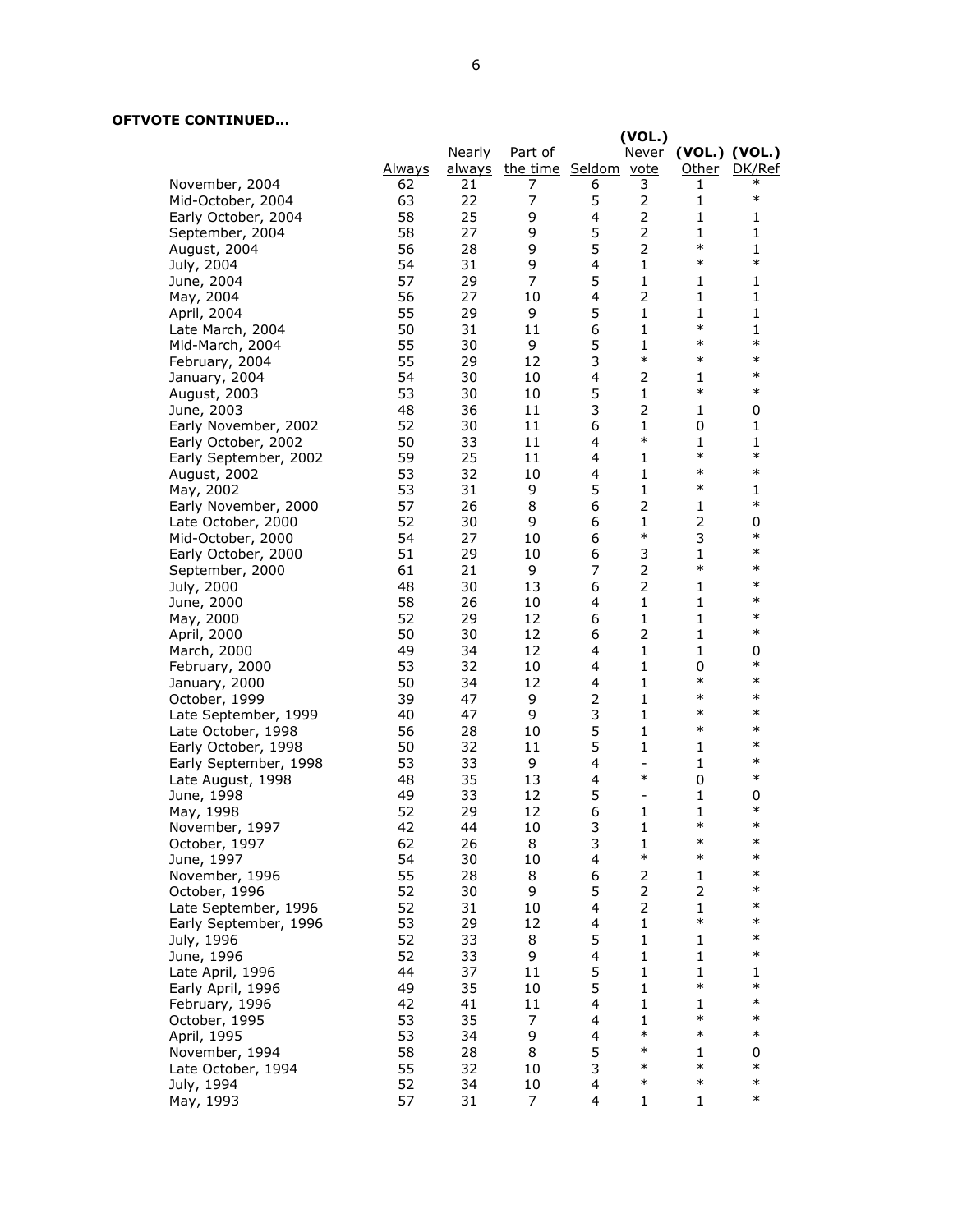# OFTVOTE CONTINUED...

|                                |               |               |                      |    | (VOL.) |               |                |
|--------------------------------|---------------|---------------|----------------------|----|--------|---------------|----------------|
|                                |               | Nearly        | Part of              |    | Never  | (VOL.) (VOL.) |                |
|                                | <u>Always</u> | <u>always</u> | the time Seldom vote |    |        | Other         | DK/Ref         |
| Early October, 1992            | 54            | 33            | 8                    | 4  | $\ast$ |               | $\ast$         |
| September, 1992                | 52            | 33            | 8                    | 5  |        |               | $\ast$         |
| June, 1992                     | 60            | 29            |                      |    |        | $\ast$        | $\ast$         |
| May, 1992                      | 50            | 35            | 10                   |    |        | $\ast$        | $\ast$         |
| Early May, 1992                | 49            | 35            | 10                   |    |        | $\ast$        | $\ast$         |
| March, 1992                    | 47            | 36            | 11                   | 6  | $\ast$ | $\ast$        | $\ast$         |
| February, 1992                 | 50            | 36            | 9                    | 4  | $\ast$ |               | $\overline{2}$ |
| January 1992 (GP) <sup>3</sup> | 40            | 35            | 11                   | 11 | 4      |               | $\ast$         |
| November, 1991                 | 46            | 41            | 9                    | 4  | $\ast$ | $\ast$        | $\ast$         |
| May, 1990                      | 42            | 42            | 11                   | 4  |        | $\ast$        | $\ast$         |
| January, 1989 (GP)             | 45            | 30            | 10                   | 8  | 6      |               | $\ast$         |
| Gallup: November, 1988         | 57            | 26            | 10                   | 4  |        |               | $\ast$         |
| October, 1988                  | 51            | 37            | 8                    | 3  |        | $\ast$        | $\ast$         |
| May, 1988                      | 43            | 41            | 11                   |    |        |               | $\ast$         |
| January, 1988                  | 49            | 39            | 9                    | 2  |        | $\ast$        | $\ast$         |
| September, 1988                | 51            | 40            | 6                    |    | $\ast$ |               | $\ast$         |
| May, 1987                      | 43            | 43            | 9                    | 3  |        |               | $\ast$         |

# ASK ALL REGISTERED VOTERS (REGFINAL=1):<br>Q.10 If the elections for U.S. Congress were being

If the elections for U.S. Congress were being held TODAY, would you vote for [RANDOMIZE: "the Republican Party's candidate" OR "the Democratic Party's candidate"] for Congress in your district? ASK IF ANSWERED OTHER, DON'T KNOW OR REFUSED (Q.10=3,8,9):

Q.10a As of TODAY, do you LEAN more to the **[READ IN SAME ORDER AS Q.10; IF NECESSARY:** "for U.S. Congress in your district"]?

### BASED ON REGISTERED VOTERS [N=2373]:

|                      |                 |          | (VOL.) |
|----------------------|-----------------|----------|--------|
|                      | Rep/            | Dem/     | Other/ |
|                      | <u>Lean Rep</u> | Lean Dem | DK/Ref |
| Oct 27-30, 2010      | 43              | 44       | 12     |
| Oct 13-18, 2010      | 46              | 42       | 12     |
| Aug 25-Sep 6, 2010   | 44              | 47       | 9      |
| Jul 21-Aug 5, 2010   | 44              | 45       | 11     |
| Jun 16-20, 2010      | 45              | 45       | 10     |
| Mar 11-21, 2010      | 44              | 44       | 12     |
| Feb 3-9, 2010        | 42              | 45       | 13     |
| Jan 6-10, 2010       | 44              | 46       | 10     |
| Oct 28-Nov 8, 2009   | 42              | 47       | 11     |
| Aug 20-27, 2009      | 44              | 45       | 10     |
| <b>2008 Election</b> |                 |          |        |
| June, 2008           | 37              | 52       | 11     |
| 2006 Election        |                 |          |        |
| November, 2006       | 40              | 48       | 12     |
| Late October, 2006   | 38              | 49       | 13     |
| Early October, 2006  | 38              | 51       | 11     |
| September, 2006      | 39              | 50       | 11     |
| August, 2006         | 41              | 50       | 9      |
| June, 2006           | 39              | 51       | 10     |
| April, 2006          | 41              | 51       | 8      |
| February, 2006       | 41              | 50       | 9      |
| Mid-September, 2005  | 40              | 52       | 8      |
| 2004 Election        |                 |          |        |
| June, 2004           | 41              | 48       | 11     |
| 2002 Election        |                 |          |        |
| Early November, 2002 | 42              | 46       | 12     |
|                      |                 |          |        |

<sup>3</sup> Trends for January 1992 and January 1989 are based on general public.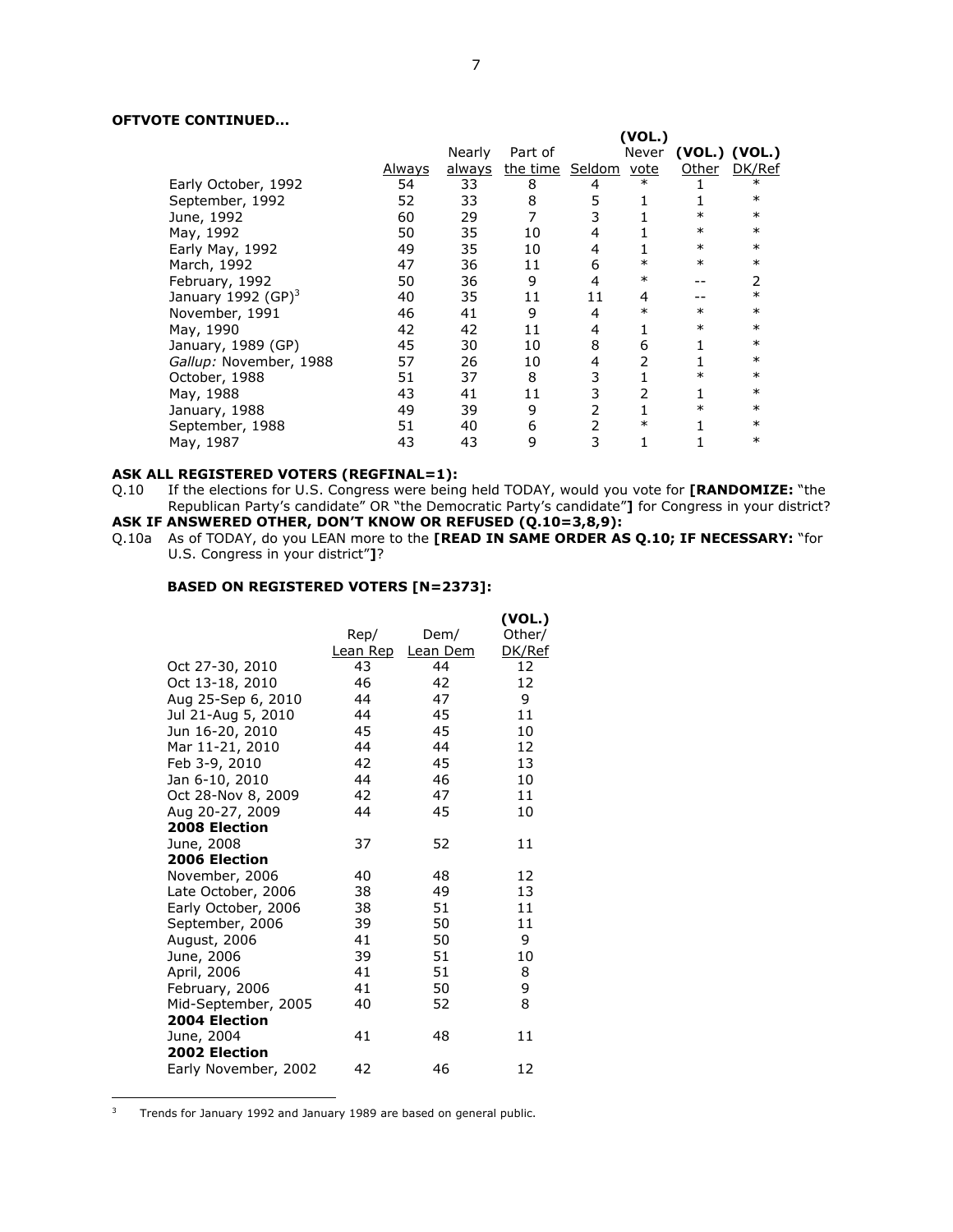# Q.10/Q.10a CONTINUED…

|          |                                                                                                                                                                                                                                                                                                                                                       | (VOL.) |
|----------|-------------------------------------------------------------------------------------------------------------------------------------------------------------------------------------------------------------------------------------------------------------------------------------------------------------------------------------------------------|--------|
| Rep/     | Dem/                                                                                                                                                                                                                                                                                                                                                  | Other/ |
| Lean Rep | Lean Dem                                                                                                                                                                                                                                                                                                                                              | DK/Ref |
| 44       | 46                                                                                                                                                                                                                                                                                                                                                    | 10     |
| 44       | 46                                                                                                                                                                                                                                                                                                                                                    | 10     |
| 44       | 46                                                                                                                                                                                                                                                                                                                                                    | 10     |
| 46       | 45                                                                                                                                                                                                                                                                                                                                                    | 9      |
| 44       | 44                                                                                                                                                                                                                                                                                                                                                    | 12     |
|          |                                                                                                                                                                                                                                                                                                                                                       |        |
| 42       | 48                                                                                                                                                                                                                                                                                                                                                    | 10     |
| 43       | 47                                                                                                                                                                                                                                                                                                                                                    | 10     |
| 43       | 47                                                                                                                                                                                                                                                                                                                                                    | 10     |
| 44       | 47                                                                                                                                                                                                                                                                                                                                                    | 9      |
| 43       | 49                                                                                                                                                                                                                                                                                                                                                    | 8      |
| 40       | 50                                                                                                                                                                                                                                                                                                                                                    | 10     |
|          |                                                                                                                                                                                                                                                                                                                                                       |        |
| 40       | 47                                                                                                                                                                                                                                                                                                                                                    | 13     |
| 43       | 44                                                                                                                                                                                                                                                                                                                                                    | 13     |
| 45       | 46                                                                                                                                                                                                                                                                                                                                                    | 9      |
| 44       | 45                                                                                                                                                                                                                                                                                                                                                    | 11     |
| 42       | 49                                                                                                                                                                                                                                                                                                                                                    | 9      |
| 44       | 46                                                                                                                                                                                                                                                                                                                                                    | 10     |
| 40       | 52                                                                                                                                                                                                                                                                                                                                                    | 8      |
| 41       | 50                                                                                                                                                                                                                                                                                                                                                    | 9      |
| 41       | 51                                                                                                                                                                                                                                                                                                                                                    | 8      |
| 45       | 48                                                                                                                                                                                                                                                                                                                                                    | 7      |
|          |                                                                                                                                                                                                                                                                                                                                                       |        |
| 41       | 48                                                                                                                                                                                                                                                                                                                                                    | 11     |
| 42       | 49                                                                                                                                                                                                                                                                                                                                                    | 9      |
| 43       | 49                                                                                                                                                                                                                                                                                                                                                    | 8      |
| 43       | 51                                                                                                                                                                                                                                                                                                                                                    | 6      |
| 46       | 47                                                                                                                                                                                                                                                                                                                                                    | 7      |
| 44       | 50                                                                                                                                                                                                                                                                                                                                                    | 6      |
| 44       | 49                                                                                                                                                                                                                                                                                                                                                    | 7      |
| 46       | 47                                                                                                                                                                                                                                                                                                                                                    | 7      |
| 48       | 48                                                                                                                                                                                                                                                                                                                                                    | 4      |
| 50       | 43                                                                                                                                                                                                                                                                                                                                                    | 7      |
|          |                                                                                                                                                                                                                                                                                                                                                       |        |
| 45       | 43                                                                                                                                                                                                                                                                                                                                                    | 12     |
| 47       | 44                                                                                                                                                                                                                                                                                                                                                    | 9      |
| 52       | 40                                                                                                                                                                                                                                                                                                                                                    | 8      |
| 48       | 46                                                                                                                                                                                                                                                                                                                                                    | 6      |
| 45       | 47                                                                                                                                                                                                                                                                                                                                                    | 8      |
|          | Early October, 2002<br>Early September, 2002<br>Early November, 2001<br>Early November, 2000<br>Early October, 2000<br>Late October, 1998<br>Early October, 1998<br>Early September, 1998<br>Late August, 1998<br>Early August, 1998<br>Late September, 1996<br>Early September, 1996<br>Late October, 1994<br>Early October, 1994<br>September, 1994 |        |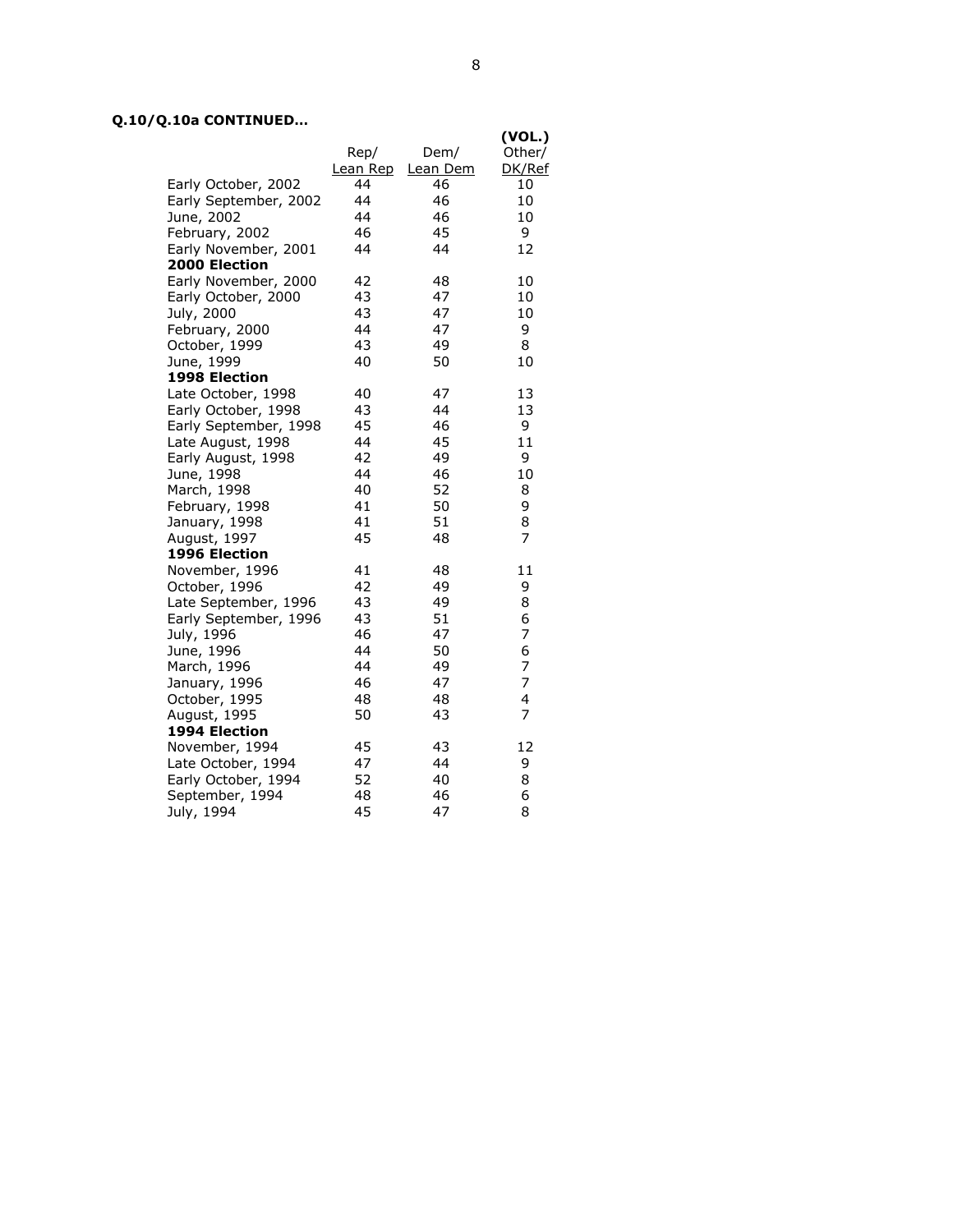- Q.10 If the elections for U.S. Congress were being held TODAY, would you vote for [RANDOMIZE: "the Republican Party's candidate" OR "the Democratic Party's candidate"] for Congress in your district? ASK IF ANSWERED OTHER, DON'T KNOW OR REFUSED (Q.10=3,8,9):
- Q.10a As of TODAY, do you LEAN more to the **[READ IN SAME ORDER AS Q.10; IF NECESSARY:** "for U.S. Congress in your district"]?
- ASK IF RESPONDENT CHOSE REP OR DEM (Q.10=1,2):
- Q.11 Do you support the [INSERT PARTY SELECTED IN Q.10: Democratic/Republican] candidate strongly or only moderately?

#### BASED ON REGISTERED VOTERS [N=2373]:

|           |                                 |        | Late   | Early | Early | Early  | Late  |        |      |
|-----------|---------------------------------|--------|--------|-------|-------|--------|-------|--------|------|
| Oct 27-30 |                                 | Nov    | Oct    | Oct   | Nov   | Nov    | Oct   | Nov    | Nov  |
| 2010      |                                 | 2006   | 2006   | 2006  | 2002  | 2000   | 1998  | 1996   | 1994 |
| 43        | Republican/Lean Rep             | 40     | 38     | 38    | 42    | 42     | 40    | 41     | 45   |
| 25        | Strongly                        | 21     | 19     | 20    | 21    | 20     | 19    | 18     | 19   |
| 18        | Moderately/Lean                 | 19     | 19     | 17    | 20    | 22     | 21    | 23     | 26   |
|           | Don't know/Refused (VOL.)       | $\ast$ | $\ast$ |       |       | $\ast$ | $- -$ | $\ast$ |      |
| 44        | Democrat/Lean Dem               | 48     | 49     | 51    | 46    | 48     | 47    | 48     | 43   |
| 23        | Strongly                        | 26     | 25     | 26    | 22    | 23     | 24    | 22     | 17   |
| 20        | Moderately/Lean                 | 21     | 23     | 24    | 23    | 24     | 23    | 25     | 26   |
|           | Don't know/Refused (VOL.)       |        |        |       |       |        | $- -$ |        |      |
| 12        | Other/Don't know/Refused (VOL.) | 12     | 13     | 11    | 12    | 10     | 13    | 11     | 12   |
|           |                                 |        |        |       |       |        |       |        |      |

#### ASK ALL REGISTERED VOTERS (REGFINAL=1):

 $\overline{a}$ 

PLAN1 Do you plan to vote in the elections, have you ALREADY voted, or don't you plan to vote? ASK IF PLAN TO VOTE (PLAN1=1):

PLAN2 Do you plan to cast your vote BEFORE Election Day or ON Election Day?

|                                  | Plan<br>to vote | Already<br>voted | Before | Оn<br>election day election day | (VOL.)<br><b>DK/Ref</b> | Don't plan<br>to vote | (VOL.)<br>DK/Ref |
|----------------------------------|-----------------|------------------|--------|---------------------------------|-------------------------|-----------------------|------------------|
| Oct 27-30, 2010                  | 91              | 17               | 10     | 63                              |                         | 8                     |                  |
| Oct 13-18, 2010                  | 94              | 4                | 23     | 65                              |                         | 4                     |                  |
| 2008 Election                    |                 |                  |        |                                 |                         |                       |                  |
| November, 2008                   | 98              | 26               | 9      | 62                              |                         |                       |                  |
| Late October, 2008               | 96              | 15               | 16     | 64                              |                         |                       |                  |
| 2006 Election                    |                 |                  |        |                                 |                         |                       |                  |
| November, 2006 <sup>4</sup>      | 90              | 12               | 6      | 71                              | $\ast$                  | 8                     |                  |
| Late October, 2006               | 94              | 3                | 15     | 74                              |                         |                       |                  |
| Early October, 2006 <sup>5</sup> | 93              | $\ast$           | 14     | 77                              |                         | 4                     |                  |
| 2004 Election                    |                 |                  |        |                                 |                         |                       |                  |
| November, 2004 <sup>6</sup>      | 97              | 12               | 9      | 75                              |                         |                       |                  |
| Mid-October, 2004                | 98              | 3                | 16     | 78                              |                         |                       |                  |
| Early September, 2004            | 98              | $\ast$           | 13     | 84                              |                         |                       |                  |
|                                  |                 |                  |        |                                 |                         |                       |                  |

<sup>4</sup> In November 2006 and earlier, initial question asked: "Do you yourself plan to vote in the election…?" and respondents who said they planned to vote were asked "Do you plan to vote BEFORE Election Day, OR will you probably vote at your polling place ON Election Day OR have you already cast your vote?" Respondents who volunteered that they had already voted were asked: "Just to be sure I understand – are you saying you have ALREADY mailed in your vote or cast your vote early at your local election office, or do you mean that you PLAN TO do so?"

<sup>5</sup> In Early October 2006 the follow up question was worded: "…do you plan to vote BEFORE Election Day, that is through the mail or with an absentee ballot, OR will you probably vote at your polling place ON Election Day?"

<sup>6</sup> In November 2004, and Mid-October, the follow up question was worded: "Do you plan to vote BEFORE Election Day, that is through the mail or with an absentee ballot, or will you probably vote at your polling place ON Election Day, OR have you already cast your vote?" In September 2004 "have you already cast your vote" was a volunteered option.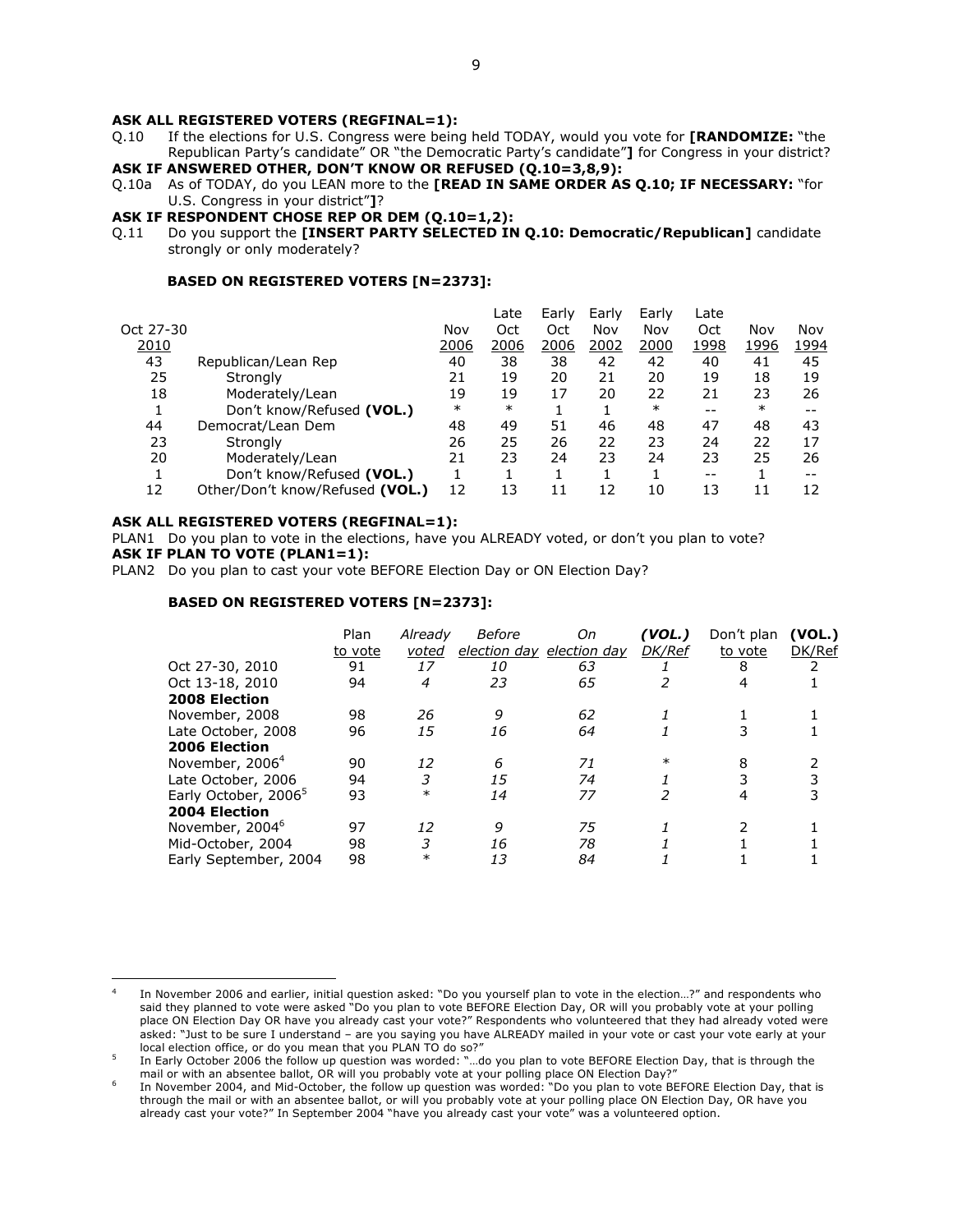# **[IF RESPONDENT HAS ALREADY VOTED (PLAN1=2), CODE AS "10"]**<br>SCALE10 I'd like you to rate your chance of voting on a scale of 10 to

I'd like you to rate your chance of voting on a scale of 10 to 1. If TEN represents a person who definitely will vote and ONE represents a person who definitely will NOT vote, where on this scale of 10 to 1 would you place yourself?

# BASED ON REGISTERED VOTERS [N=2373]:

|                              | Definitely<br>will vote |                |                         |                         |                  |                         |               |                  |                | Definitely<br>will not vote (VOL.) |                |
|------------------------------|-------------------------|----------------|-------------------------|-------------------------|------------------|-------------------------|---------------|------------------|----------------|------------------------------------|----------------|
|                              | 10                      | $\overline{9}$ | 8<br>5                  | $\overline{L}$          | $6 \overline{6}$ | $\overline{5}$          | $\frac{4}{1}$ | 3                | $\overline{2}$ | $\mathbf 1$                        | DK/Ref         |
| Oct 27-30, 2010              | 72                      | 6              |                         | 4                       | $\mathbf{1}$     | 4                       |               | $\mathbf{1}$     | 1<br>$\ast$    | 3                                  | 1              |
| Oct 13-18, 2010 <sup>7</sup> | 71                      | 8              | $\overline{7}$          | 3                       | $\overline{2}$   | $\overline{2}$          | $\mathbf 1$   | $\mathbf{1}$     | $\ast$         | 4                                  | $\mathbf 1$    |
| Aug 25-Sep 6, 2010           | 71                      | 9              | $\overline{7}$          | 3                       | $\overline{2}$   | 4                       | $\mathbf{1}$  | $\mathbf{1}$     |                | $\overline{2}$                     | 1              |
| <b>2008 Election</b>         |                         |                |                         |                         |                  |                         | $\ast$        | $\ast$           |                |                                    |                |
| November, 2008               | 86                      | 5              | 3                       | $\mathbf{1}$            | $\ast$           | 2                       |               |                  | $\ast$         | $\overline{2}$                     | 1              |
| Late October, 2008           | 86                      | 5              | $\overline{2}$          | 1                       | $\ast$           | 2                       | $\ast$        | $\ast$<br>$\ast$ | $\ast$         | 3                                  | 1              |
| Mid-October, 2008            | 86                      | 5              | 3                       | $\mathbf{1}$            | 1                | $\mathbf{1}$            | $\ast$        |                  | $\ast$         | 2                                  | $\mathbf{1}$   |
| Mid-September, 2008          | 84                      | 6              | 3                       | $\mathbf{1}$            | $\mathbf{1}$     | 2                       | $\mathbf 0$   | $\ast$           | 1              | $\mathbf{1}$                       | $\mathbf{1}$   |
| August, 2008                 | 80                      | 6              | 5                       | $\overline{2}$          | $\mathbf{1}$     | 2                       | $\ast$        | $\mathbf{1}$     | $\ast$         | 2                                  | $\mathbf{1}$   |
| July, 2008                   | 80                      | 7              | 4                       | $\overline{2}$          | $\mathbf{1}$     | 3                       | $\ast$        | $\mathbf{1}$     | $\ast$         | $\overline{2}$                     | 0              |
| 2006 Election                |                         |                |                         |                         |                  |                         |               |                  |                |                                    |                |
| November, 2006               | 72                      | 7              | 5                       | 3                       | $\overline{2}$   | $\overline{\mathbf{4}}$ | $\ast$        | $\mathbf{1}$     | 1              | 4                                  | 1              |
| Late October, 2006           | 71                      | 8              | 9                       | $\overline{4}$          | 2                | 3                       | $\ast$        | $\mathbf{1}$     | $\ast$         | $\mathbf{1}$                       | 1              |
| Early October, 2006          | 68                      | 10             | 9                       | $\overline{\mathbf{4}}$ | $\mathbf{1}$     | $\overline{\mathbf{4}}$ | $\ast$        | $\mathbf{1}$     | $\ast$         | 2                                  | 1              |
| September, 2006              | 67                      | 9              | 9                       | $\overline{2}$          | $\overline{2}$   | 5                       | $\mathbf{1}$  | $\mathbf{1}$     | 1              | 2                                  | $\mathbf{1}$   |
| 2004 Election                |                         |                |                         |                         |                  |                         |               |                  |                |                                    |                |
| November, 2004               | 87                      | 4              | 3                       | 1                       | 1                | 1                       | $\ast$        | $\ast$           | $\ast$         | $\overline{2}$                     | 1              |
| Mid-October, 2004            | 87                      | $\overline{4}$ | 3                       | $\mathbf{1}$            | $\mathbf{1}$     | $\mathbf{1}$            | $\ast$        | $\ast$           | $\ast$         | $\overline{2}$                     | $\mathbf{1}$   |
| 2002 Election                |                         |                |                         |                         |                  |                         |               |                  |                |                                    |                |
| Early November, 2002         | 66                      | 9              | 9                       | 3                       | 1                | 4                       | $\mathbf{1}$  | 1                | 1              | 5                                  | 1              |
| Early October, 2002          | 64                      | 10             | 10                      | $\overline{4}$          | 3                | 4                       | $\mathbf{1}$  | $\ast$           | $\ast$         | $\overline{2}$                     | $\overline{2}$ |
| <b>2000 Election</b>         |                         |                |                         |                         |                  |                         |               |                  |                |                                    |                |
| Early November, 2000         | 80                      | 6              | 5                       | $\overline{2}$          | 1                | 3                       | $\ast$        | $\ast$           | $\ast$         | 3                                  | 1              |
| Late October, 2000           | 83                      | 5              | 5                       | $\mathbf{1}$            | $\mathbf{1}$     | $\overline{2}$          | $\ast$        | $\mathbf{1}$     | 1              | $\mathbf{1}$                       | $\ast$         |
| Mid-October, 2000            | 80                      | 7              | $\overline{\mathbf{4}}$ | 3                       | 1                | 3                       | 1             | $\ast$           | $\ast$         | 1                                  | 1              |
| Early October, 2000          | 78                      | $\overline{7}$ | 5                       | $\overline{2}$          | $\overline{2}$   | $\overline{2}$          | $\ast$        | $\mathbf{1}$     | 1              | $\mathbf{1}$                       | $\mathbf{1}$   |
| 1998 Election                |                         |                |                         |                         |                  |                         |               |                  |                |                                    |                |
| Late October, 1998           | 70                      | 6              | 7                       | $\overline{4}$          | 1                | 4                       | 1             | $\mathbf{1}$     | 1              | 4                                  | 1              |
| Early October, 1998          | 64                      | 9              | 10                      | 4                       | $\overline{2}$   | 4                       | $\mathbf{1}$  | $\overline{2}$   | $\mathbf{1}$   | $\overline{2}$                     | 1              |
| 1996 Election                |                         |                |                         |                         |                  |                         |               |                  |                |                                    |                |
| November, 1996               | 77                      | 7              | 7                       | $\overline{2}$          | 1                | 2                       | $\ast$        | $\mathbf{1}$     | $\ast$         | $\overline{2}$                     | 1              |
| October, 1996                | 77                      | 9              | $\overline{7}$          | $\overline{2}$          | 2                | $\overline{2}$          | $\ast$        | $\ast$           | $\ast$         | $\mathbf{1}$                       | $\ast$         |
| Late September, 1996         | 78                      | 10             | 6                       | $\overline{2}$          | $\mathbf{1}$     | $\mathbf{1}$            | $\ast$        | $\ast$           | $\ast$         | $\mathbf{1}$                       | $\mathbf{1}$   |
| <b>1994 Election</b>         |                         |                |                         |                         |                  |                         |               |                  |                |                                    |                |
| November, 1994               | 67                      | 9              | 8                       | 2                       | 2                | 4                       | 1             | 1                | 1              | 3                                  | $\overline{2}$ |
| Late October, 1994           | 66                      | 10             | 9                       | 4                       | $\overline{2}$   | 4                       | $\mathbf{1}$  | $\mathbf{1}$     | $\ast$         | $\overline{2}$                     | 1              |
| 1992 Election                |                         |                |                         |                         |                  |                         |               |                  |                |                                    |                |
| Gallup: September, 1992      | 77                      | 5              | 4                       | 3                       | 2                | 4                       | $\ast$        | $\mathbf{1}$     | $\ast$         | $\overline{4}$                     | $\ast$         |
| 1988 Election                |                         |                |                         |                         |                  |                         |               |                  |                |                                    |                |
| Gallup: November, 1988       | 77                      | 7              | 6                       | $\overline{2}$          | 1                | 3                       | $\ast$        | $\ast$           | $\ast$         | $\overline{2}$                     | 2              |
| Gallup: October, 1988        | 73                      | 8              | $\overline{7}$          | 3                       | $\overline{2}$   | 3                       | $\mathbf{1}$  | $\ast$           | $\ast$         | $\mathbf{1}$                       | $\overline{2}$ |
|                              |                         |                |                         |                         |                  |                         |               |                  |                |                                    |                |

<sup>7</sup> In Oct 27-30, 2010 and Oct 13-18,2010, Late October, Mid-October and November 2008, November 2006, November 2004 and Early November 2002, the "10 – definitely will vote" category also includes people who volunteered that they already voted.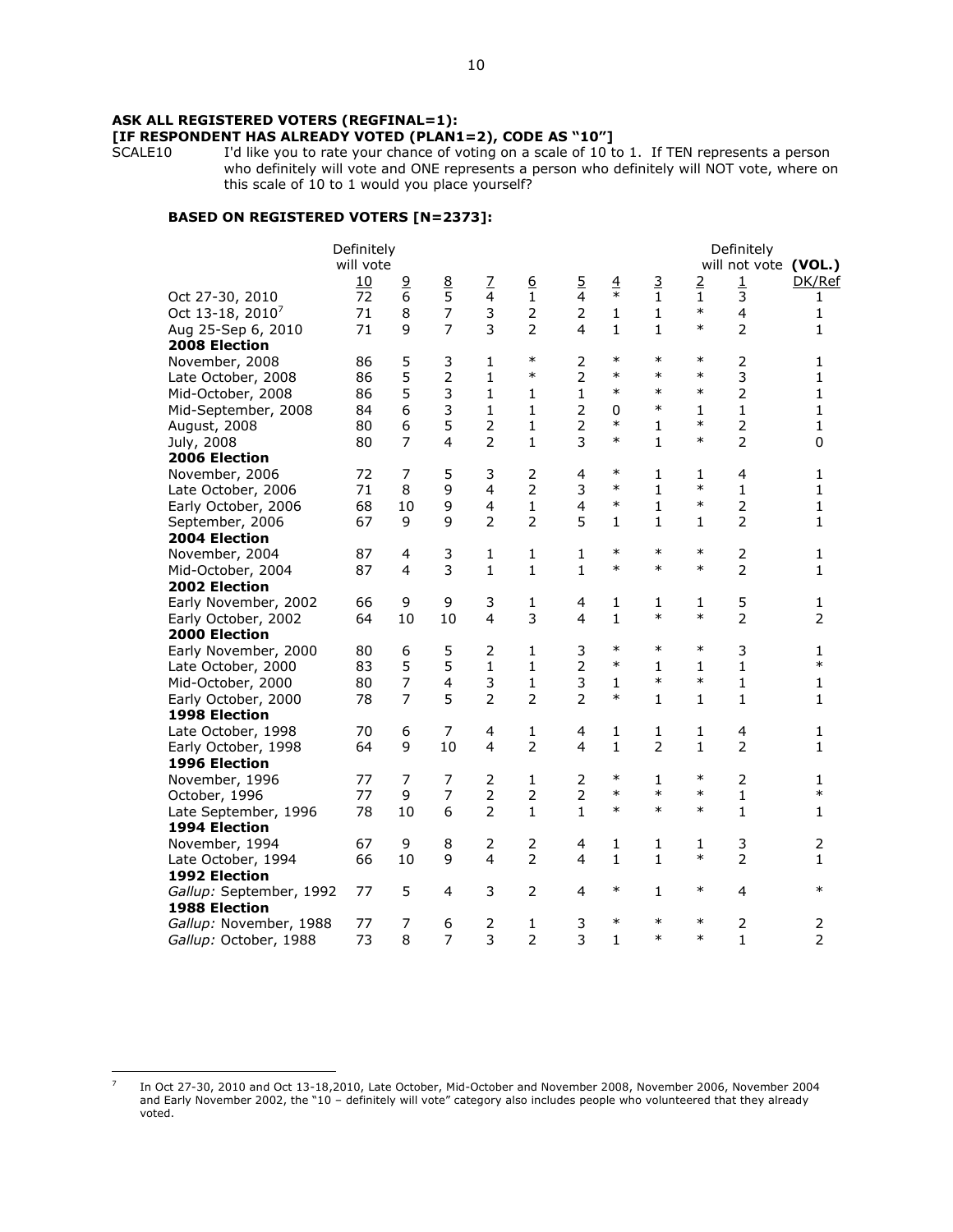# ASK ALL REGISTERED VOTERS (REGFINAL=1):<br>Q.18 What will make the biggest difference in how

What will make the biggest difference in how you vote for Congress in your district - national issues, local or state issues, the candidate's political party, or the candidate's character and experience? [IF MORE THAN ONE, PROBE WITH: Well, which is most important?]

# BASED ON REGISTERED VOTERS [N=2373]:

|                          |               |                                           |                         |            |                |                | (VOL.)                  |
|--------------------------|---------------|-------------------------------------------|-------------------------|------------|----------------|----------------|-------------------------|
|                          |               | National Local/State Political Character/ |                         |            | (VOL.)         | (VOL.)         | DK/                     |
|                          | <i>issues</i> | <i>issues</i>                             | party                   | Experience | Other          | <b>None</b>    | <u>Ref</u>              |
| Oct 27-30, 2010          | 35            | 28                                        | 6                       | 24         | 2              | 1              | 4                       |
| Oct 13-18, 2010          | 35            | 29                                        | 5                       | 23         | 3              | 1              | 4                       |
| Jul 21-Aug 5, 2010       | 36            | 29                                        | 5                       | 22         | 3              | 1              | 4                       |
| Jun 16-20, 2010          | 38            | 28                                        | 5                       | 21         | 3              | 1              | $\frac{3}{5}$           |
| Feb 3-9, 2010            | 31            | 27                                        | 5                       | 30         | $\overline{2}$ | $\ast$         |                         |
| 2006 Election            |               |                                           |                         |            |                |                |                         |
| November, 2006           | 34            | 29                                        | 6                       | 22         | 3              | 1              | 5                       |
| September, 2006          | 29            | 33                                        | 5                       | 27         | $\mathbf 1$    | $\overline{2}$ | $\frac{3}{3}$           |
| June, 2006               | 30            | 26                                        | 6                       | 33         | $\overline{2}$ | $\ast$         |                         |
| 2002 Election            |               |                                           |                         |            |                |                |                         |
| Early November, 2002     | 23            | 38                                        | $\overline{7}$          | 26         | $\overline{2}$ | $\ast$         | 4                       |
| Early October, 2002      | 28            | 35                                        | 5                       | 25         | $\overline{2}$ | 1              | $\overline{\mathbf{4}}$ |
| June, 2002               | 26            | 30                                        | 5                       | 33         | $\overline{2}$ | $\mathbf{1}$   | 3                       |
| 2000 Election            |               |                                           |                         |            |                |                |                         |
| Early October, 2000      | 21            | 42                                        | 9                       | 21         | $\mathbf{1}$   | 1              | 5                       |
| July, 2000               | 18            | 40                                        | 6                       | 32         | $\mathbf{1}$   | $\mathbf{1}$   | $\overline{2}$          |
| 1998 Election            |               |                                           |                         |            |                |                |                         |
| Late October, 1998       | 20            | 39                                        | 5                       | 27         | 3              | $\overline{2}$ | 4                       |
| Early October, 1998      | 23            | 36                                        | 7                       | 28         | $\mathbf{1}$   | $\ast$         | 5                       |
| Early September, 1998    | 22            | 34                                        | 5                       | 33         | $\overline{2}$ | $\ast$         | $\overline{\mathbf{4}}$ |
| Early August, 1998       | 20            | 38                                        | 5                       | 31         | $\overline{2}$ | $\ast$         | 4                       |
| June, 1998               | 22            | 37                                        | $\overline{\mathbf{4}}$ | 32         | $\mathbf 1$    | 1              | 3                       |
| March, 1998              | 18            | 37                                        | 6                       | 35         | $\mathbf{1}$   | $\mathbf{1}$   | $\overline{2}$          |
| 1996 Election            |               |                                           |                         |            |                |                |                         |
| November, 1996           | 23            | 38                                        | 6                       | 25         | 2              | $\ast$         | 6                       |
| October, 1996            | 19            | 45                                        | 7                       | 26         | $\mathbf{1}$   | 1              | 1                       |
| Late September, 1996     | 25            | 38                                        | 6                       | 24         |                | $\ast$         | 5                       |
| Early September, 1996    | 18            | 42                                        | 6                       | 30         | $\mathbf{1}$   | $\ast$         | 3                       |
| 1994 Election            |               |                                           |                         |            |                |                |                         |
| November, 1994           | 22            | 38                                        | $\frac{5}{3}$           | 30         | 1              | $\ast$         | 4                       |
| Late October, 1994       | 22            | 38                                        |                         | 29         | $\mathsf 3$    | 1              | 4                       |
| Early October, 1994      | 22            | 27                                        | 5                       | 39         | $\overline{2}$ | 1              | $\overline{4}$          |
| <b>1986 Election</b>     |               |                                           |                         |            |                |                |                         |
| CBS/NYT: 10/24-28, 1986  | 22            | 25                                        | 6                       | 40         | 1              | 1              | 5                       |
| CBS/NYT: 9/28-10/1, 1986 | 20            | 23                                        | 9                       | 41         | 3              | $\ast$         | 4                       |
|                          |               |                                           |                         |            |                |                |                         |

NO QUESTIONS 19-21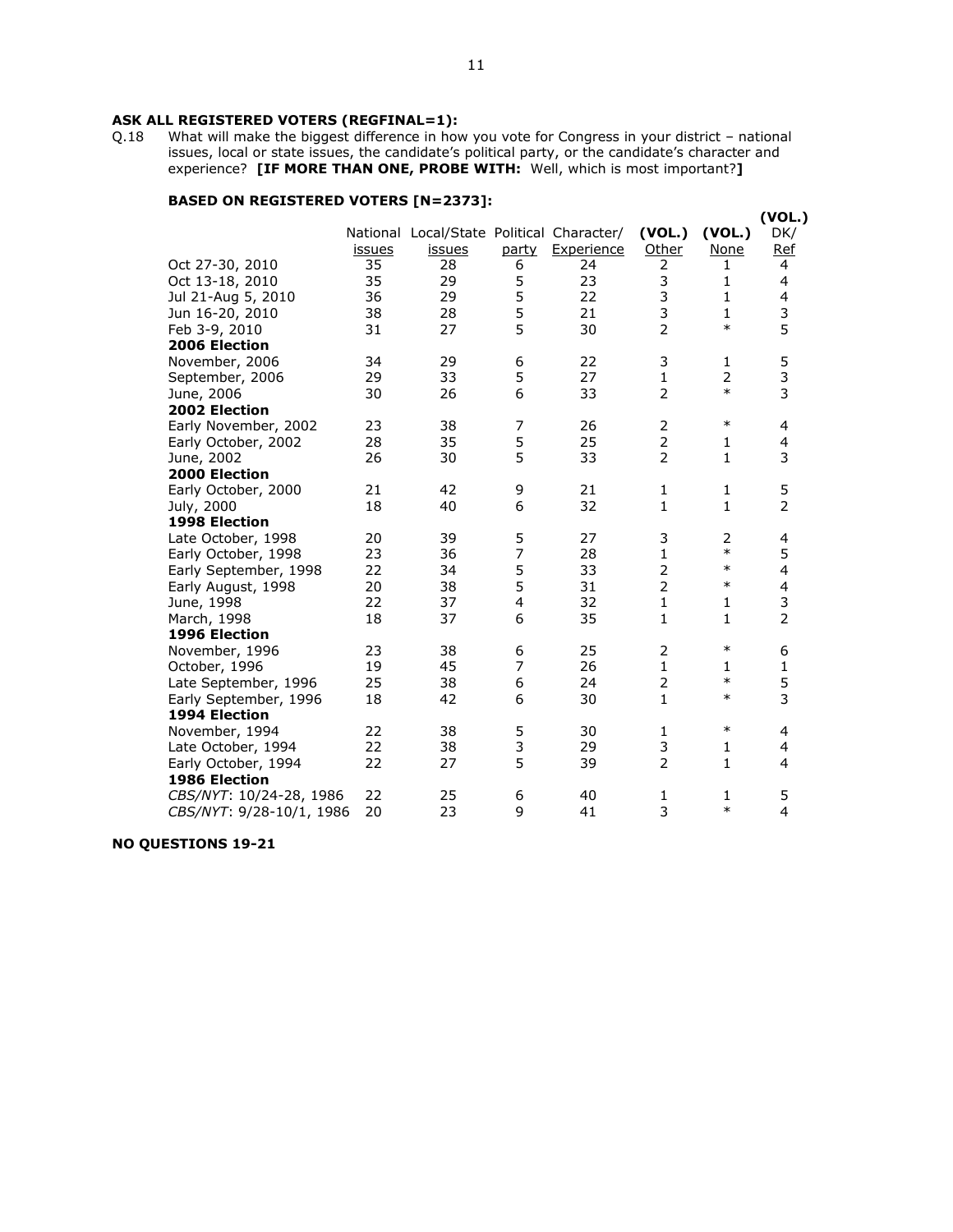Q.22 Would you like to see your representative in Congress be re-elected on Tuesday, or not?

|                       |            |    | (VOL.)                |        |
|-----------------------|------------|----|-----------------------|--------|
|                       |            |    | Representative (VOL.) |        |
|                       | <u>Yes</u> | No | not running           | DK/Ref |
| Oct 27-30, 2010       | 49         | 32 | 2                     | 18     |
| Oct 13-18, 2010       | 47         | 32 | 1                     | 20     |
| Aug 25-Sep 6, 2010    | 49         | 33 | 1                     | 17     |
| Jun 16-20, 2010       | 49         | 34 | 1                     | 16     |
| Mar 11-21, 2010       | 43         | 32 | 1                     | 24     |
| Feb 3-9, 2010         | 49         | 31 | $\ast$                | 19     |
| Oct 28-Nov 8, 2009    | 52         | 29 | 1                     | 18     |
| <b>2008 Election</b>  |            |    |                       |        |
| Late February, 2008   | 60         | 22 | 1                     | 17     |
| <b>2006 Election</b>  |            |    |                       |        |
| November, 2006        | 55         | 25 | 1                     | 19     |
| Late October, 2006    | 55         | 26 | $\mathbf{1}$          | 18     |
| Early October, 2006   | 50         | 27 | 1                     | 22     |
| September, 2006       | 53         | 27 | 1                     | 19     |
| August, 2006          | 51         | 30 | $\ast$                | 19     |
| June, 2006            | 51         | 32 | 1                     | 16     |
| April, 2006           | 57         | 28 | 1                     | 14     |
| February, 2006        | 59         | 28 | $\mathbf{1}$          | 12     |
|                       | 57         | 25 | $\mathbf{1}$          | 17     |
| Mid-September, 2005   |            |    |                       |        |
| <b>2002 Election</b>  |            |    |                       |        |
| Early October, 2002   | 58         | 19 | 2                     | 21     |
| June, 2002            | 58         | 23 | $\mathbf{1}$          | 18     |
| <b>2000 Election</b>  |            |    |                       |        |
| Early November, 2000  | 59         | 16 | 2                     | 23     |
| October, 2000         | 60         | 17 | 1<br>$\ast$           | 22     |
| July, 1999            | 66         | 23 |                       | 11     |
| <b>1998 Election</b>  |            |    |                       |        |
| Late October, 1998    | 64         | 19 | 1                     | 16     |
| Early October, 1998   | 58         | 20 | 2                     | 20     |
| Early September, 1998 | 63         | 20 | 1                     | 16     |
| March, 1998           | 63         | 21 | 1                     | 15     |
| January, 1998         | 66         | 23 | 0                     | 11     |
| August, 1997          | 66         | 22 | 0                     | 12     |
| <b>1996 Election</b>  |            |    |                       |        |
| Early November, 1996  | 60         | 16 | 3                     | 21     |
| October, 1996         | 62         | 19 | 2                     | 17     |
| Late September, 1996  | 55         | 17 | $\overline{2}$        | 26     |
| Early September, 1996 | 62         | 19 | 2                     | 17     |
| 1994 Election         |            |    |                       |        |
| November, 1994        | 58         | 25 | 1                     | 16     |
| Late October, 1994    | 55         | 30 | 2                     | 13     |
| Early October, 1994   | 49         | 29 | $\overline{2}$        | 20     |
| 1990 Election         |            |    |                       |        |
| Gallup: October, 1990 | 62         | 22 | 2                     | 14     |
|                       |            |    |                       |        |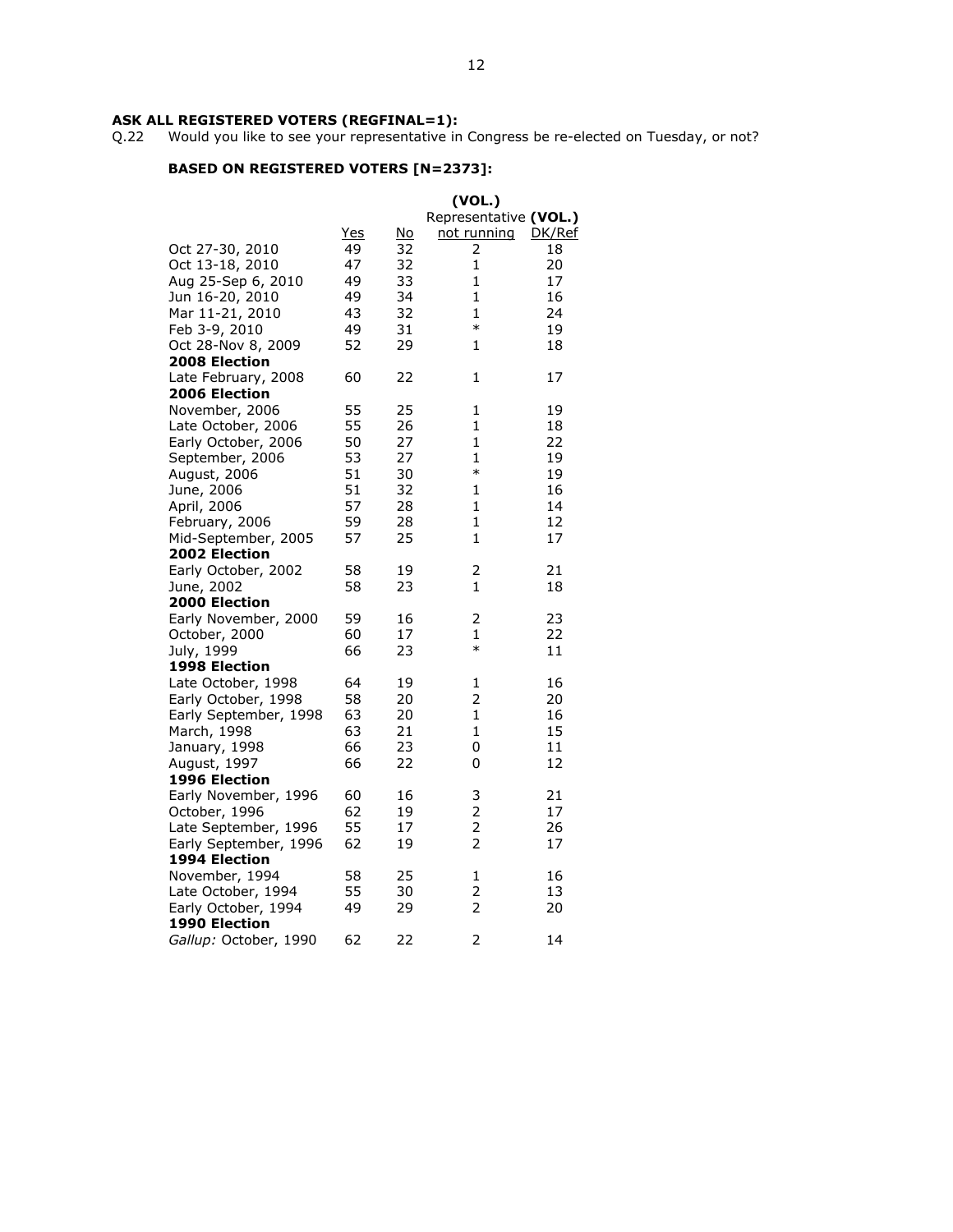Q.23 Regardless of how you feel about your own representative, would you like to see most members of Congress re-elected on Tuesday, or not?

# BASED ON REGISTERED VOTERS [N=2373]:

|                       |     |    | (VOL.) |
|-----------------------|-----|----|--------|
|                       | Yes | No | DK/Ref |
| Oct 27-30, 2010       | 35  | 51 | 13     |
| Oct 13-18, 2010       | 33  | 54 | 13     |
| Aug 25-Sep 6, 2010    | 33  | 56 | 11     |
| Jun 16-20, 2010       | 31  | 56 | 13     |
| Mar 11-21, 2010       | 27  | 57 | 15     |
| Feb 3-9, 2010         | 32  | 53 | 15     |
| Oct 28-Nov 8, 2009    | 34  | 53 | 13     |
| <b>2008 Election</b>  |     |    |        |
| Late February, 2008   | 36  | 49 | 15     |
| 2006 Election         |     |    |        |
| November, 2006        | 37  | 46 | 17     |
| Late October, 2006    | 34  | 49 | 17     |
| Early October, 2006   | 32  | 48 | 20     |
| September, 2006       | 35  | 49 | 16     |
| August, 2006          | 36  | 49 | 15     |
| June, 2006            | 29  | 57 | 14     |
| April, 2006           | 34  | 53 | 13     |
| February, 2006        | 36  | 49 | 15     |
| September, 2005       | 36  | 48 | 16     |
| 2002 Election         |     |    |        |
| Early October, 2002   | 39  | 38 | 23     |
| June, 2002            | 45  | 37 | 18     |
| 2000 Election         |     |    |        |
| October, 2000         | 40  | 34 | 26     |
| July, 1999            | 41  | 47 | 12     |
| <b>1998 Election</b>  |     |    |        |
| Late October, 1998    | 41  | 37 | 22     |
| Early October, 1998   | 39  | 39 | 22     |
| Early September, 1998 | 46  | 37 | 17     |
| March, 1998           | 45  | 41 | 14     |
| January, 1998         | 44  | 43 | 13     |
| August, 1997          | 45  | 42 | 13     |
| 1996 Election         |     |    |        |
| Early September, 1996 | 43  | 43 | 14     |
| 1994 Election         |     |    |        |
| November, 1994        | 31  | 51 | 18     |
| Late October, 1994    | 31  | 56 | 13     |
| Early October, 1994   | 28  | 56 | 16     |

NO QUESTION 24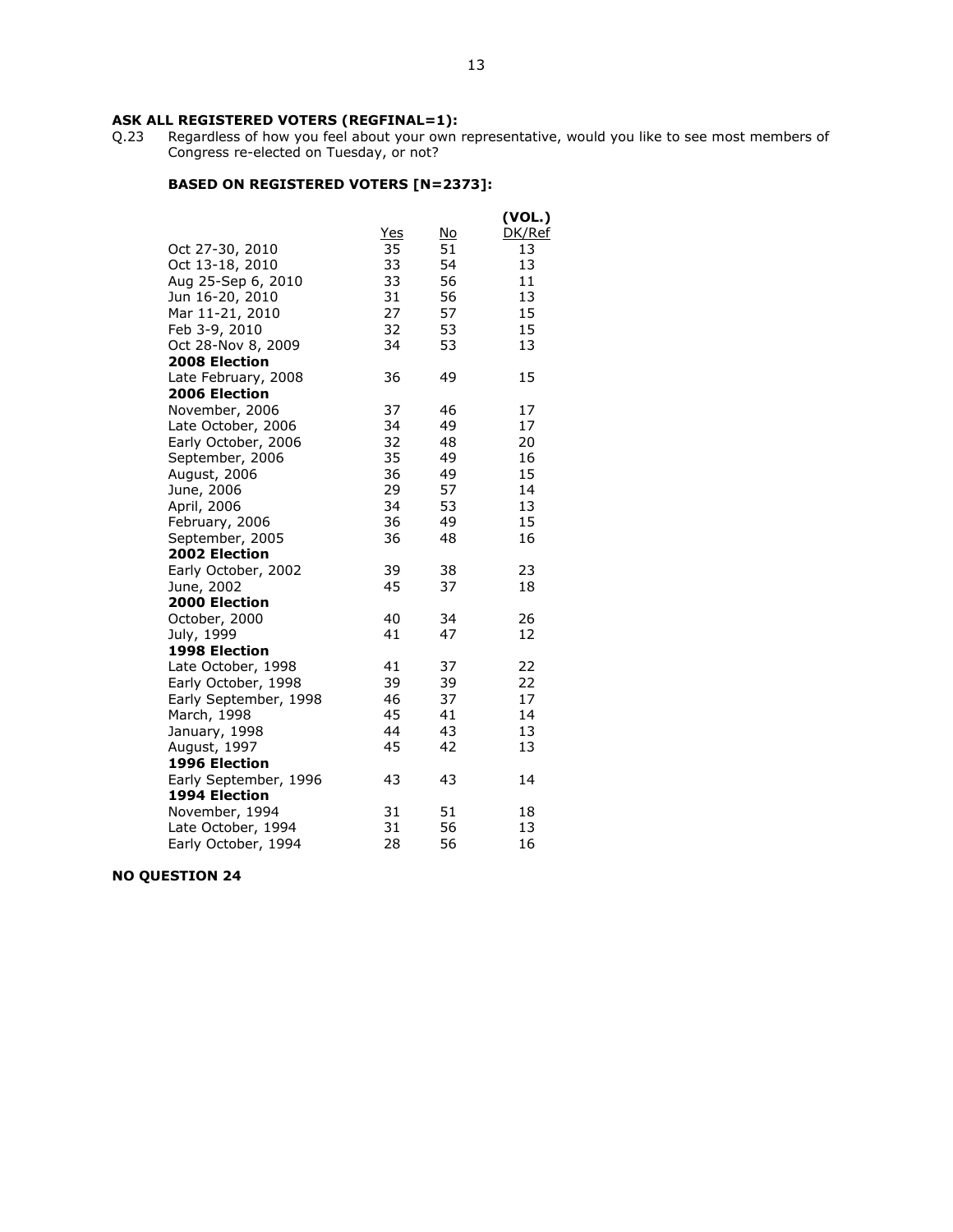ASK ALL REGISTERED VOTERS (REGFINAL=1):<br>Q.25 Compared to previous congressional election Compared to previous congressional elections, are you more enthusiastic about voting than usual, or less enthusiastic?

### BASED ON REGISTERED VOTERS [N=2373]:

|                                    |      |      | (VOL.) | (VOL.)                   |
|------------------------------------|------|------|--------|--------------------------|
|                                    | More | Less | Same   | DK/Ref                   |
| Oct 27-30, 2010                    | 47   | 34   | 15     | 3                        |
| Oct 13-18, 2010                    | 47   | 31   | 19     | 3                        |
| Jun 16-20, 2010                    | 46   | 36   | 16     | $\overline{2}$           |
| 2006 Election                      |      |      |        |                          |
| November, 2006                     | 44   | 35   | 19     | 2                        |
| Late October, 2006                 | 41   | 34   | 23     | $\overline{\phantom{a}}$ |
| Early October, 2006                | 39   | 36   | 21     | 4                        |
| September, 2006                    | 37   | 40   | 20     | 3                        |
| June, 2006                         | 38   | 40   | 18     | 4                        |
| 2002 Election                      |      |      |        |                          |
| June, 2002                         | 41   | 33   | 23     | 3                        |
| <b>1998 Election</b>               |      |      |        |                          |
| June, 1998                         | 38   | 45   | 15     | $\mathcal{P}$            |
| 1994 Election                      |      |      |        |                          |
| Gallup: October, 1994 <sup>8</sup> | 34   | 44   | 20     | フ                        |

# ASK ALL REGISTERED VOTERS (REGFINAL=1):<br>Q.26 Will the issue of which party controls Congre

 $\overline{a}$ 

Will the issue of which party controls Congress, the Republicans or the Democrats, be a factor in your vote for Congress this year, or not?

|                       | Yes, will be<br>a factor | No,<br><u>will not</u> | (VOL.)<br>DK/Ref |
|-----------------------|--------------------------|------------------------|------------------|
| Oct 27-30, 2010       | 62                       | 34                     | 4                |
| Oct 13-18, 2010       | 61                       | 36                     |                  |
| Aug 25-Sep 6, 2010    | 56                       | 41                     | 3<br>3<br>3      |
| Jun 16-20, 2010       | 58                       | 39                     |                  |
| Feb 3-9, 2010         | 48                       | 45                     | 6                |
| 2008 Election         |                          |                        |                  |
| June, 2008            | 44                       | 51                     | 5                |
| 2006 Election         |                          |                        |                  |
| November, 2006        | 61                       | 36                     | 3                |
| Late October, 2006    | 61                       | 36                     | 3                |
| Early October, 2006   | 57                       | 40                     | 3                |
| September, 2006       | 55                       | 41                     | 4                |
| June, 2006            | 58                       | 39                     | 3                |
| April, 2006           | 56                       | 39                     | 5                |
| 2004 Election         |                          |                        |                  |
| June, 2004            | 43                       | 51                     | 6                |
| 2002 Election         |                          |                        |                  |
| Early November, 2002  | 48                       | 49                     |                  |
| Early October, 2002   | 42                       | 55                     |                  |
| Early September, 2002 | 44                       | 51                     | 33535            |
| June, 2002            | 47                       | 50                     |                  |
| February, 2002        | 46                       | 49                     |                  |
| 2000 Election         |                          |                        |                  |
| Early October, 2000   | 46                       | 50                     | 4                |
| July, 2000            | 46                       | 49                     | 5                |
| 1998 Election         |                          |                        |                  |
| Late October, 1998    | 46                       | 50                     | 4                |
| Early October, 1998   | 47                       | 49                     | 4                |
|                       |                          |                        |                  |

<sup>8</sup> In October, 1994 Gallup asked "Compared to previous elections…" and did not specify congressional elections.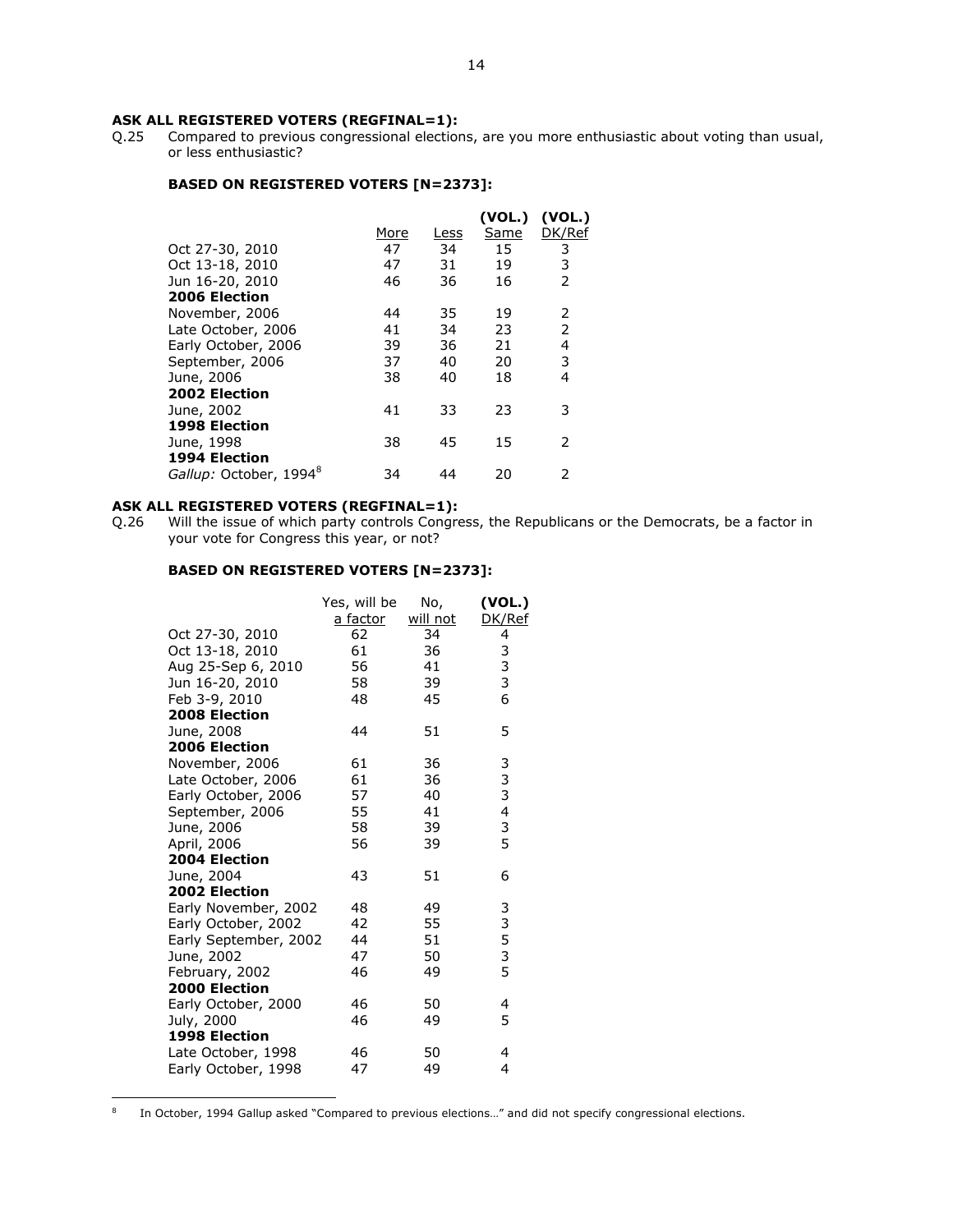# Q.26 CONTINUED…

|                       | Yes, will be | No.      | (VOL.) |
|-----------------------|--------------|----------|--------|
|                       | a factor     | will not | DK/Ref |
| Early September, 1998 | 41           | 56       | 3      |
| Early August, 1998    | 44           | 53       | 3      |
| June, 1998            | 45           | 51       | 4      |

#### ASK ALL REGISTERED VOTERS (REGFINAL=1):

Q.27 Do you think of your vote for Congress as a vote FOR Barack Obama, as a vote AGAINST Barack Obama, or isn't Barack Obama much of a factor in your vote?

|                              |     |                | Not a  | (VOL.)                  |
|------------------------------|-----|----------------|--------|-------------------------|
|                              | For | <b>Against</b> | factor | DK/Ref                  |
| Oct 27-30, 2010              | 26  | 28             | 42     | 4                       |
| Oct 13-18, 2010              | 27  | 30             | 39     | 4                       |
| Aug 25-Sep 6, 2010           | 25  | 30             | 42     | 3                       |
| Jun 16-20, 2010              | 23  | 28             | 47     | 2                       |
| Feb 3-9, 2010                | 24  | 20             | 51     | 5                       |
| 2006 Election (Bush)         |     |                |        |                         |
| November, 2006               | 21  | 35             | 41     | 3                       |
| Late October, 2006           | 20  | 37             | 38     | 5                       |
| Early October, 2006          | 18  | 39             | 40     | 3                       |
| September, 2006              | 20  | 36             | 40     | $\overline{\mathbf{4}}$ |
| August, 2006                 | 17  | 35             | 43     | 5                       |
| June, 2006                   | 15  | 38             | 44     | 3                       |
| April, 2006                  | 17  | 34             | 46     | 3                       |
| February, 2006               | 18  | 31             | 47     | 4                       |
| 2002 Election (Bush)         |     |                |        |                         |
| Early November, 2002         | 29  | 16             | 49     | 6                       |
| Early October, 2002          | 30  | 20             | 44     | 6                       |
| Early September, 2002        | 29  | 15             | 51     | 5                       |
| February, 2002               | 34  | 9              | 50     | $\overline{7}$          |
| 1998 Election (Clinton)      |     |                |        |                         |
| Late October, 1998           | 20  | 17             | 58     | 5                       |
| Early October, 1998          | 19  | 23             | 52     | 6                       |
| Early September, 1998        | 18  | 16             | 63     | 3                       |
| Late August, 1998            | 20  | 17             | 61     | $\overline{2}$          |
| Early August, 1998           | 21  | 18             | 57     | 4                       |
| June, 1998                   | 20  | 18             | 57     | 5                       |
| March, 1998                  | 21  | 15             | 59     | 5                       |
| 1996 Election (Clinton)      |     |                |        |                         |
| Early September, 1996        | 24  | 18             | 51     | 7                       |
| 1994 Election (Clinton)      |     |                |        |                         |
| November, 1994               | 17  | 21             | 55     | 7                       |
| Late October, 1994           | 17  | 21             | 57     | 5                       |
| Early October, 1994          | 17  | 23             | 54     | 6                       |
| 1990 Election (GHW Bush)     |     |                |        |                         |
| CBS/NYT: October 28-31, 1990 | 19  | 15             | 61     | 6                       |
| 1986 Election (Reagan)       |     |                |        |                         |
| CBS/NYT: October 24-28, 1986 | 26  | 12             | 55     | 7                       |
| CBS/NYT: Sep 28-Oct 1, 1986  | 26  | 16             | 51     | 7                       |
| 1982 Election (Reagan)       |     |                |        |                         |
| CBS/NYT: October 23-28, 1982 | 23  | 21             | 51     | 5                       |
|                              |     |                |        |                         |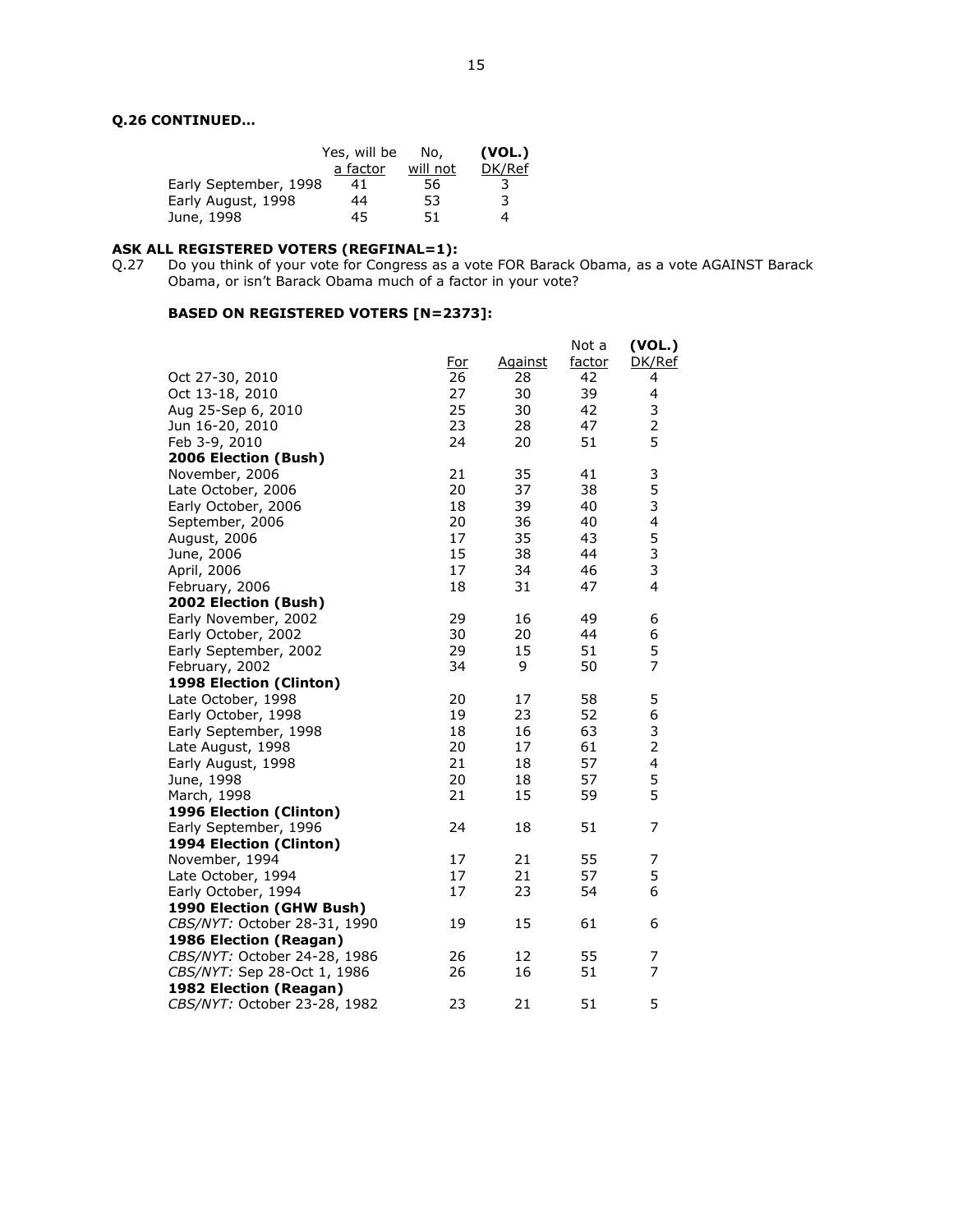Q.28 Of the following six issues, which ONE would you say is MOST important to your vote for Congress this year [READ AND RANDOMIZE]?

# ASK IF ANSWER GIVEN (Q.28=1-7):

Q.28a And which would you say is the SECOND most important to your vote? [READ IN SAME ORDER AS Q.28 EXCLUDING PRIOR SELECTION]

# BASED ON REGISTERED VOTERS [N=2373]:

|       | Oct 27-30, 2010 |                 |                              |
|-------|-----------------|-----------------|------------------------------|
| First |                 | Second Combined |                              |
| 39    | 25              | 64              | The job situation            |
| 25    | 29              | 54              | Health care                  |
| 17    | 17              | 34              | The deficit                  |
| 6     | 9               | 14              | Immigration                  |
| 5     | 8               | 13              | The situation in Afghanistan |
| 3     | 6               | 9               | Terrorism                    |
|       |                 | 3               | Other (VOL.)                 |
|       | $\ast$          |                 | None of these (VOL.)         |
| 3     | $\ast$          |                 | Don't know/Refused (VOL.)    |
|       |                 |                 | No first choice              |

### TREND FOR COMPARISON

Of the following six issues, which ONE would you say is MOST important to your vote for Congress this year [READ AND RANDOMIZE]

And which would you say is the SECOND most important to your vote? [READ IN SAME ORDER EXCLUDING PRIOR SELECTION]

#### BASED ON REGISTERED VOTERS:

|                                       |          | Late     | Early    |
|---------------------------------------|----------|----------|----------|
|                                       | Nov      | Oct.     | Oct      |
|                                       | 2006     | 2006     | 2006     |
|                                       | Combined | Combined | Combined |
| The situation in Iraq                 | 48       | 45       | 44       |
| The economy                           | 42       | 41       | 41       |
| Health care                           | 35       | 37       | 38       |
| Terrorism                             | 26       | 26       | 32       |
| Immigration                           | 23       | 24       | 21       |
| Energy policy                         | 11       | 12       | 14       |
| Other (VOL. DO NOT READ)              | 4        | 3        | 3        |
| None of these (VOL. DO NOT READ)      |          |          | $\ast$   |
| Don't know/Refused (VOL. DO NOT READ) | 3        |          |          |
|                                       |          |          |          |

### ASK ALL REGISTERED VOTERS (REGFINAL=1):

Q.29 Compared to past elections, would you say there has been MORE mud-slinging or negative campaigning this year, or LESS mud-slinging or negative campaigning this year?

|           |                           |      | Early | Late |
|-----------|---------------------------|------|-------|------|
| Oct 27-30 |                           | Nov  | Nov   | Oct  |
| 2010      |                           | 2006 | 2002  | 1998 |
| 67        | More                      | 65   | 51    | 52   |
| 13        | Less                      | 14   | 24    | 23   |
| 14        | Same (VOL.)               | 16   | 20    | 20   |
| 5         | Don't know/Refused (VOL.) | 5    | 5     | 5    |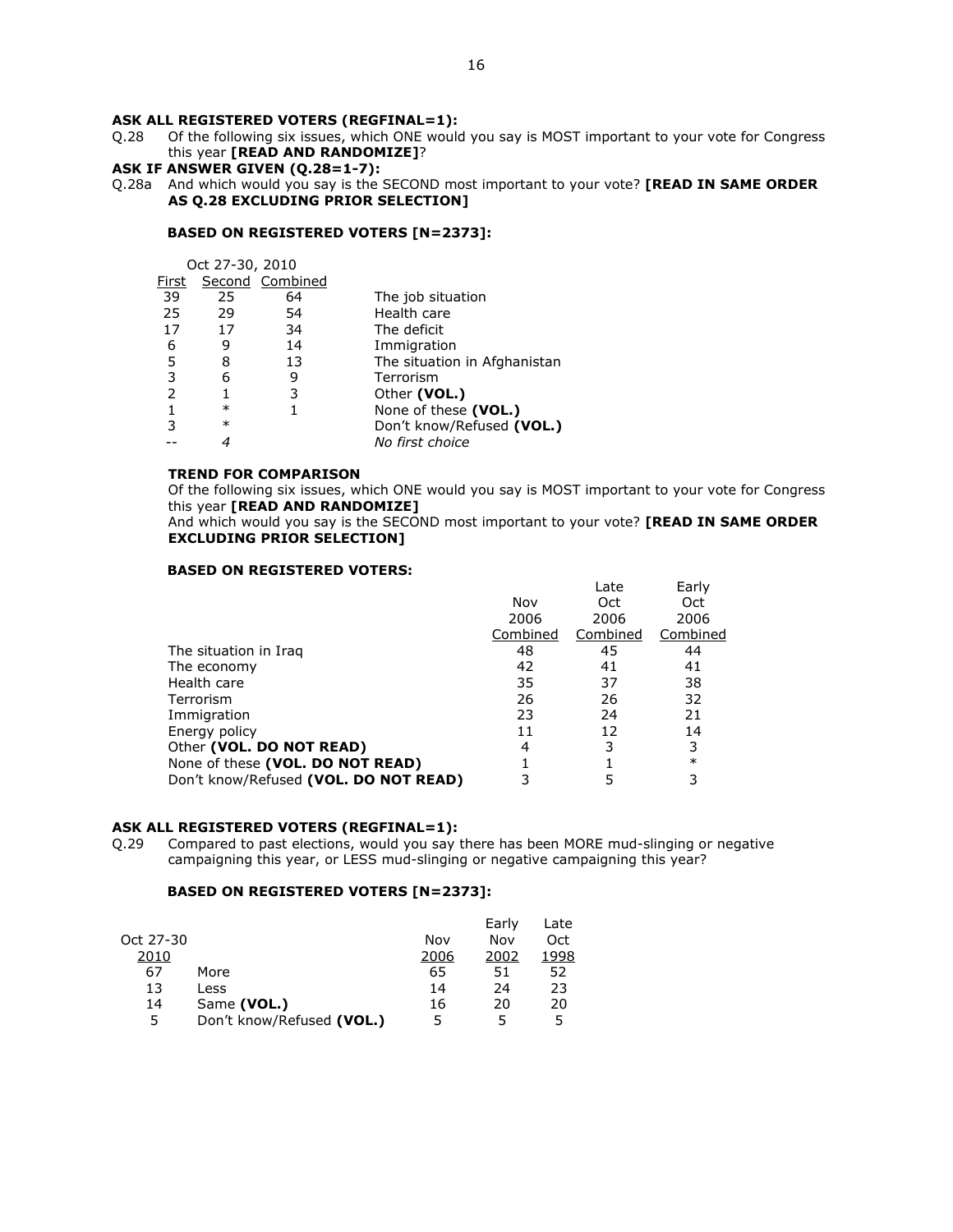# ASK ALL REGISTERED VOTERS (REGFINAL=1):<br>Q.30 Here is a list of different ways that candidate

Here is a list of different ways that candidates and political groups contact voters during election campaigns. So far THIS year, have you... [INSERT IN ORDER], or not? Have you [NEXT ITEM] this year, or not? [INTERVIEWER INSTRUCTION: IF RESPONDENT ASKS, CLARIFY THAT WE MEAN ASIDE FROM THE CURRENT CALL]<sup>9</sup>

# BASED ON REGISTERED VOTERS [N=2373]

| or political groups                                                                                                           | 79<br>71 | 20       | 1                   |
|-------------------------------------------------------------------------------------------------------------------------------|----------|----------|---------------------|
| Oct 27-30, 2010<br>Oct 13-18, 2010                                                                                            |          | 28       | 1                   |
| Received email from candidates<br>b.<br>or political groups<br>Oct 27-30, 2010<br>Oct 13-18, 2010                             | 27<br>26 | 72<br>72 | $\frac{2}{2}$       |
| Been visited at home by someone talking<br>c.<br>about the elections<br>Oct 27-30, 2010<br>Oct 13-18, 2010                    | 19<br>18 | 80<br>82 | $\ast$<br>$\ast$    |
| Received a pre-recorded telephone call<br>d.<br>about the elections<br>Oct 27-30, 2010<br>Oct 13-18, 2010                     | 60<br>55 | 39<br>44 | 1<br>$\mathbf{1}$   |
| Received a telephone call from a live<br>e.<br>person about the elections<br>Oct 27-30, 2010<br>Oct 13-18, 2010               | 31<br>22 | 68<br>76 | 1<br>$\overline{2}$ |
| f.<br>Received a text message on your cell phone<br>from candidates or political groups<br>Oct 27-30, 2010<br>Oct 13-18, 2010 | 5<br>4   | 94<br>95 | 1<br>$\mathbf{1}$   |

<sup>9</sup> Trends for comparison from 2008 presidential election not show.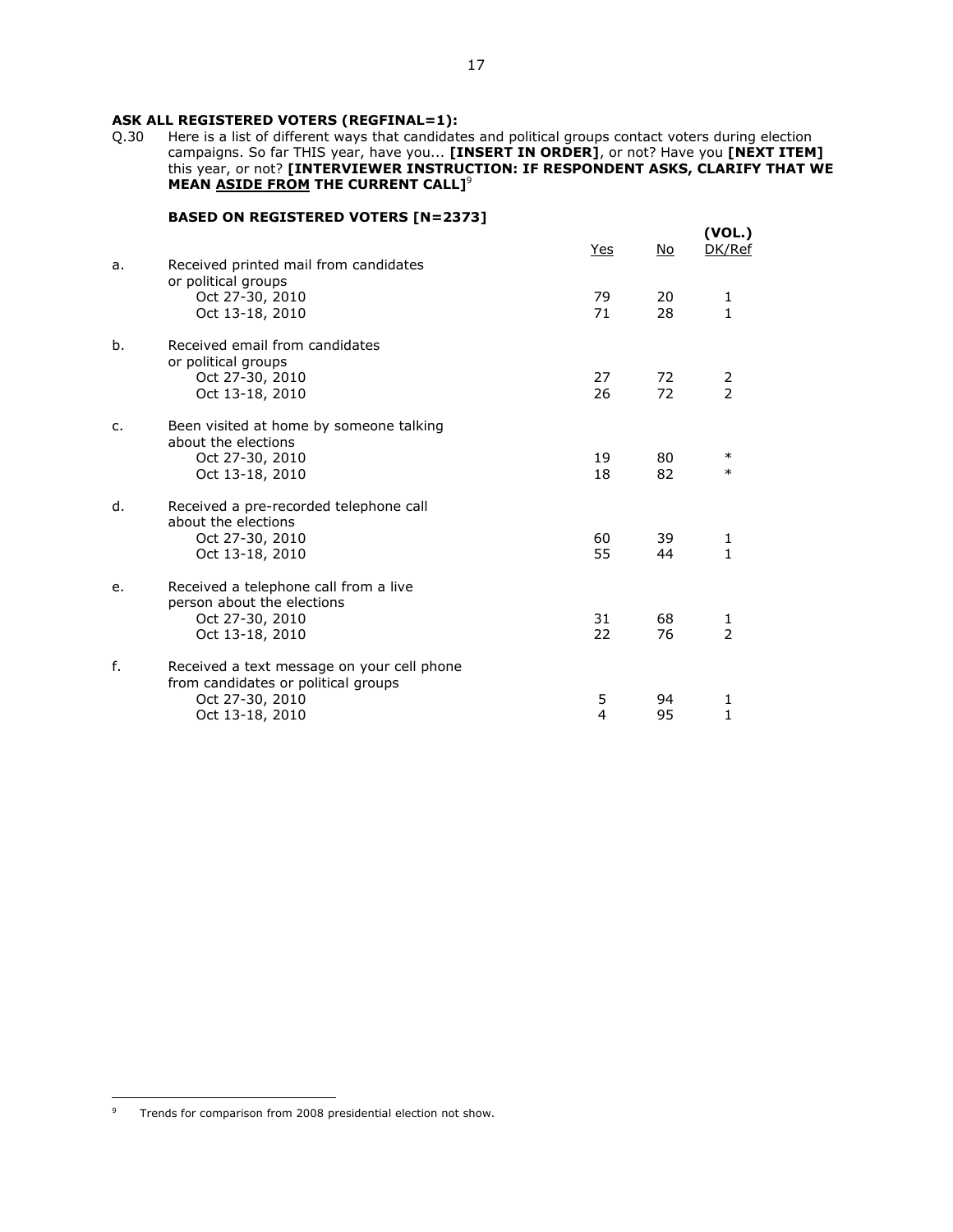# Q.30 TREND FOR COMPARISON:

Here are a few ways that candidates and political groups contact voters to encourage them to vote a particular way. Thinking just about the past few months, have you been contacted by any candidates or political groups [INSERT ITEM; RANDOMIZE]? Have you been contacted by any candidates or political groups [NEXT ITEM]?

| By e-mail                                   | Yes | No. | (VOL.)<br>DK/Ref |
|---------------------------------------------|-----|-----|------------------|
| November, 2006                              | 14  | 84  | 2                |
| Late October, 2006                          | 16  | 82  | $\frac{2}{2}$    |
| Early October, 2006                         | 15  | 83  |                  |
| In person by someone<br>coming to your door |     |     |                  |
| November, 2006                              | 15  | 85  | $\ast$           |
| Late October, 2006                          | 14  | 86  | $\ast$           |
| Early October, 2006                         | 14  | 86  | $\ast$           |
| Over the phone                              |     |     |                  |
| November, 2006                              | 50  | 49  |                  |
| Late October, 2006                          | 41  | 59  | $\ast$           |
| Early October, 2006                         | 38  | 61  | 1                |
| Early November, 2002 <sup>10</sup>          | 33  | 66  | 1                |
| Early November, 2000                        | 25  | 75  | $\ast$           |
|                                             |     |     |                  |

# NO QUESTION 31

#### ASK ALL REGISTERED VOTERS (REGFINAL=1):

Q.32 So far, have you seen or heard any campaign commercials for candidates running for office?

#### BASED ON REGISTERED VOTERS [N=2373]

| Oct 27-30 |                                              | Oct 13-18 | Late Oct | Early Oct |
|-----------|----------------------------------------------|-----------|----------|-----------|
| 2010      |                                              | 2010      | 2006     | 2006      |
| 93        | Yes, have seen or heard campaign commercials | 88        | 89       | 81        |
|           | No, haven't seen any                         |           | 1 ()     | 19        |
| $\ast$    | Don't know/Refused (VOL.)                    |           |          | ∗         |

#### RANDOMIZE ORDER OF Q.33/Q.34 AND Q.35/Q.36 IN BLOCKS ASK IF SEEN OR HEARD COMMERCIALS THIS YEAR (Q.32=1):

Q.33 Thinking [first/next] about commercials that support Republican candidates running for office, how many commercials for Republican candidates have you seen or heard this year? [READ]

#### BASED ON REGISTERED VOTERS WHO HAVE SEEN OR HEARD COMMERCIALS [N=2223]:

| Oct 27-30 |  |
|-----------|--|
| 2010      |  |

- 62 A lot<br>20 Some
- 20 Some<br>14 Just a
- 14 Just a few<br>2 None
- **None**
- 3 Don't know/Refused (VOL.)

 $10$  In Early November 2002 and Early November 2000 the question was worded: "Recently, have you been contacted over the phone by any candidates, campaigns or other groups urging you to vote in a particular way in the upcoming elections?"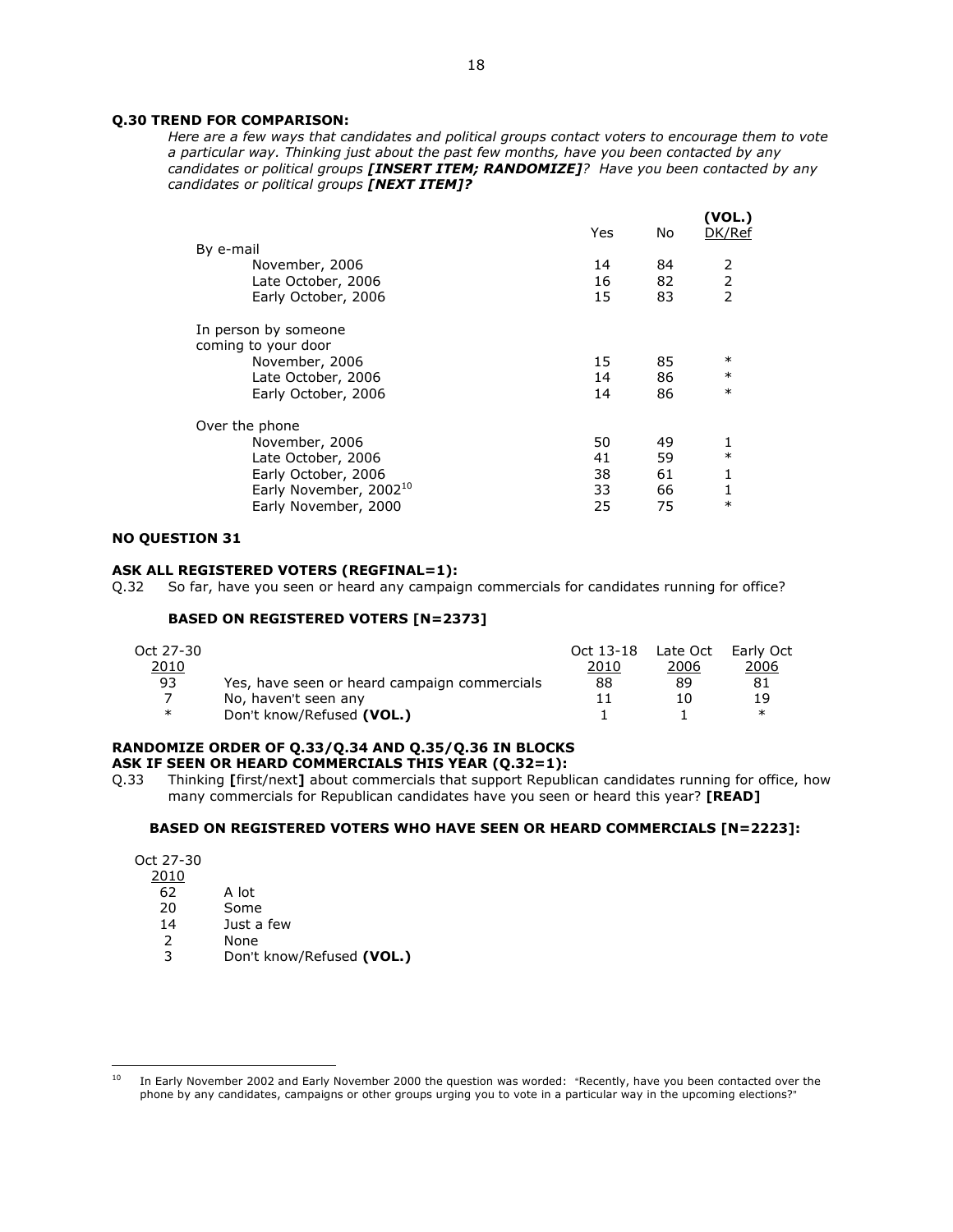# RANDOMIZE ORDER OF Q.33/Q.34 AND Q.35/Q.36 IN BLOCKS

# ASK IF SEEN OR HEARD REPUBLICAN COMMERCIALS THIS YEAR (Q.33=1-3):

Q.34 Have the commercials for Republican candidates generally been **[READ]**?

#### BASED ON REGISTERED VOTERS WHO HAVE SEEN REPUBLICAN COMMERCIALS [N=2135]:

Oct 27-30

- 2010
	- 41 Very negative about the opposing candidate
	- 43 Somewhat negative<br>11 Not too negative
	- Not too negative
	- 3 Not at all negative about the opposing candidate
	- 3 Don't know/Refused (VOL.)

#### RANDOMIZE ORDER OF Q.33/Q.34 AND Q.35/Q.36 IN BLOCKS ASK IF SEEN OR HEARD COMMERCIALS THIS YEAR (Q.32=1):

Q.35 Thinking [first/next] about commercials that support Democratic candidates running for office, how many commercials for Democratic candidates have you seen or heard this year? [READ]

#### BASED ON REGISTERED VOTERS WHO HAVE SEEN OR HEARD COMMERCIALS [N=2223]:

Oct 27-30

- 
- $\frac{2010}{57}$ A lot
- 22 Some
- 16 Just a few
- 2 None<br>3 Don't
- Don't know/Refused (VOL.)

### RANDOMIZE ORDER OF Q.33/Q.34 AND Q.35/Q.36 IN BLOCKS

### ASK IF SEEN OR HEARD DEMOCRATIC COMMERCIALS THIS YEAR (Q.35=1-3):

Q.36 Have the commercials for Democratic candidates generally been [READ]?

# BASED ON REGISTERED VOTERS WHO HAVE SEEN DEMOCRATIC COMMERCIALS [N=2132]:

Oct 27-30

 $\frac{2010}{37}$ 

- Very negative about the opposing candidate
- 45 Somewhat negative
- 12 Not too negative
- 3 Not at all negative about the opposing candidate<br>3 Don't know/Pefused (VOL)
- Don't know/Refused (VOL.)

# ASK ALL REGISTERED VOTERS (REGFINAL=1):

Q.37 How much, if anything, have you heard or read about the Tea Party movement that has been involved in campaigns and protests in the U.S. over the past year? Have you heard … [READ]

|           |                           | Oct   | Aug 25- | Jul 21- | Jun    | Mav       | Mar         |
|-----------|---------------------------|-------|---------|---------|--------|-----------|-------------|
| Oct 27-30 |                           | 13-18 | Sep 6   | Aug 5   | 16-20  | $20 - 23$ | 11-21       |
| 2010      |                           | 2010  | 2010    | 2010    | 2010   | 2010      | $2010^{11}$ |
| 54        | A lot                     | 49    | 48      | 43      | 35     | 45        | 31          |
| 33        | A little                  | 35    | 39      | 43      | 43     | 39        | 44          |
| 12        | Nothing at all            | 15    | 12      | 14      |        | 16        | 25          |
|           | Don't know/Refused (VOL.) |       | $\ast$  |         | $\ast$ |           |             |
|           |                           |       |         |         |        |           |             |

 $\overline{a}$ 

 $11$  In March 11-21, 2010, question was worded: "the Tea Party protests that have taken place in the U.S. over the past year"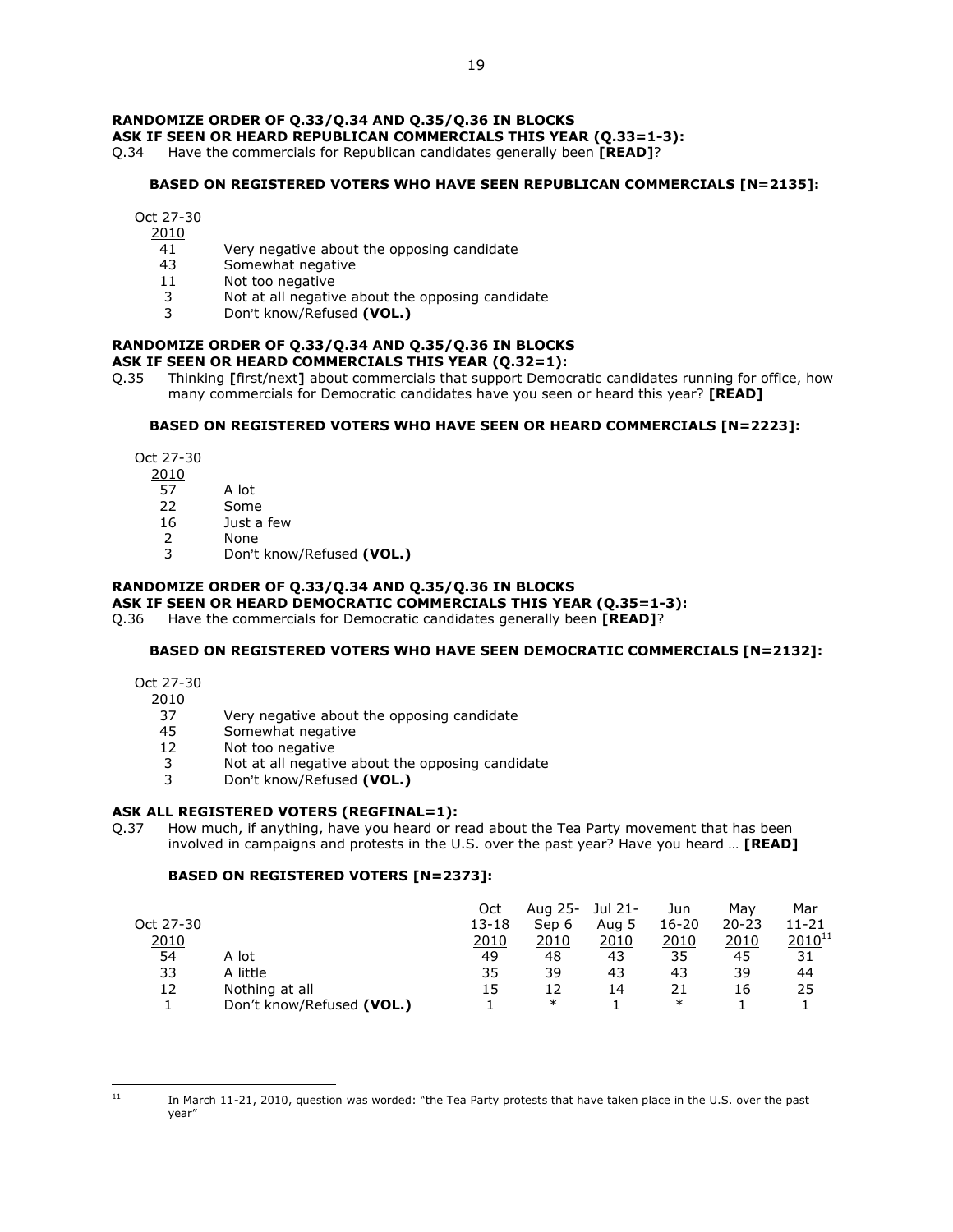# ASK IF HEARD A LOT OR A LITTLE (Q.37=1,2):<br>Q.38 From what you know, do you strongly agree

From what you know, do you strongly agree, agree, disagree or strongly disagree with the Tea Party movement, or don't you have an opinion either way?

# BASED ON REGISTERED VOTERS [N=2373]:

|           |                                   | Oct   | Aug 25- Jul 21- |       | Jun       | May       | Mar       |
|-----------|-----------------------------------|-------|-----------------|-------|-----------|-----------|-----------|
| Oct 27-30 |                                   | 13-18 | Sep 6           | Aug 5 | $16 - 20$ | $20 - 23$ | $11 - 21$ |
| 2010      |                                   | 2010  | <u> 2010</u>    | 2010  | 2010      | 2010      | 2010      |
| 12        | Strongly agree                    | 9     | 11              | 10    | 10        | 13        | 11        |
| 17        | Aaree                             | 19    | 18              | 16    | 18        | 17        | 17        |
| 11        | Disagree                          | 11    | 12              | 11    | 11        | 10        | 8         |
| 14        | Strongly disagree                 | 13    | 14              | 11    | 10        | 11        | 9         |
| 32        | No opinion either way             | 30    | 32              | 36    | 30        | 31        | 30        |
|           | Refused (VOL.)                    |       |                 |       | $\ast$    |           |           |
| 13        | Not heard of Tea Party/Don't know | 16    | 13              | 14    | 21        | 17        | 25        |

# NO QUESTION 39

#### ASK ALL:

PARTY In politics TODAY, do you consider yourself a Republican, Democrat, or independent?

# ASK IF INDEP/NO PREF/OTHER/DK/REF (PARTY=3,4,5,9):<br>PARTYLN As of today do you lean more to the Republican Pa

As of today do you lean more to the Republican Party or more to the Democratic Party?

|                      |            |      |                                 | (VOL.)         | (VOL.)       |                |            |            |
|----------------------|------------|------|---------------------------------|----------------|--------------|----------------|------------|------------|
|                      |            |      |                                 | <b>No</b>      | Other        | (VOL.)         | Lean       | Lean       |
|                      | Republican |      | Democrat Independent preference |                | party        | DK/Ref         | <u>Rep</u> | <u>Dem</u> |
| Oct 27-30, 2010      | 25         | 34   | 31                              | 6              | $\mathbf{1}$ | 4              | 13         | 11         |
| Oct 13-18, 2010      | 25         | 31   | 36                              | 4              | $\ast$       | 3              | 16         | 13         |
| Aug 25-Sep 6, 2010   | 24         | 32   | 39                              | $\overline{2}$ | $\ast$       | $\overline{2}$ | 15         | 17         |
| Jul 21-Aug 5, 2010   | 26         | 33   | 34                              | 4              | $\ast$       | 3              | 14         | 14         |
| Jun 16-20, 2010      | 27         | 34   | 34                              | 3              | $\mathbf{1}$ | $\overline{2}$ | 15         | 15         |
| Apr 21-26, 2010      | 26         | 33   | 36                              | 3              | $\mathbf{1}$ | 3              | 16         | 13         |
| Mar 11-21, 2010      | 28         | 34   | 32                              | 3              | $\ast$       | 3              | 13         | 12         |
| Mar 10-14, 2010      | 22         | 33   | 37                              | 6              | $\ast$       | 3              | 14         | 13         |
| Feb 3-9, 2010        | 26         | 31   | 37                              | $\frac{3}{2}$  | $\ast$       | 3              | 14         | 17         |
| Jan 6-10, 2010       | 22         | 33   | 42                              |                | $\mathbf{1}$ | $\overline{2}$ | 17         | 16         |
| <b>Yearly Totals</b> |            |      |                                 |                |              |                |            |            |
| 2009                 | 23.9       | 34.4 | 35.1                            | 3.4            | .4           | 2.8            | 13.1       | 15.7       |
| 2008                 | 25.7       | 36.0 | 31.5                            | 3.6            | $\cdot$ 3    | 3.0            | 10.6       | 15.2       |
| 2007                 | 25.3       | 32.9 | 34.1                            | 4.3            | .4           | 2.9            | 10.9       | 17.0       |
| 2006                 | 27.8       | 33.1 | 30.9                            | 4.4            | $\cdot$ 3    | 3.4            | 10.5       | 15.1       |
| 2005                 | 29.3       | 32.8 | 30.2                            | 4.5            | $\cdot$ 3    | 2.8            | 10.3       | 14.9       |
| 2004                 | 30.0       | 33.5 | 29.5                            | 3.8            | .4           | 3.0            | 11.7       | 13.4       |
| 2003                 | 30.3       | 31.5 | 30.5                            | 4.8            | $.5\,$       | 2.5            | 12.0       | 12.6       |
| 2002                 | 30.4       | 31.4 | 29.8                            | 5.0            | .7           | 2.7            | 12.4       | 11.6       |
| 2001                 | 29.0       | 33.2 | 29.5                            | 5.2            | .6           | 2.6            | 11.9       | 11.6       |
| 2001 Post-Sept 11    | 30.9       | 31.8 | 27.9                            | 5.2            | $.6\,$       | 3.6            | 11.7       | 9.4        |
| 2001 Pre-Sept 11     | 27.3       | 34.4 | 30.9                            | 5.1            | $.6\,$       | 1.7            | 12.1       | 13.5       |
| 2000                 | 28.0       | 33.4 | 29.1                            | 5.5            | $.5\,$       | 3.6            | 11.6       | 11.7       |
| 1999                 | 26.6       | 33.5 | 33.7                            | 3.9            | $.5\,$       | 1.9            | 13.0       | 14.5       |
| 1998                 | 27.9       | 33.7 | 31.1                            | 4.6            | .4           | 2.3            | 11.6       | 13.1       |
| 1997                 | 28.0       | 33.4 | 32.0                            | 4.0            | .4           | 2.3            | 12.2       | 14.1       |
| 1996                 | 28.9       | 33.9 | 31.8                            | 3.0            | .4           | 2.0            | 12.1       | 14.9       |
| 1995                 | 31.6       | 30.0 | 33.7                            | 2.4            | .6           | 1.3            | 15.1       | 13.5       |
| 1994                 | 30.1       | 31.5 | 33.5                            | 1.3            | $- -$        | 3.6            | 13.7       | 12.2       |
| 1993                 | 27.4       | 33.6 | 34.2                            | 4.4            | 1.5          | 2.9            | 11.5       | 14.9       |
| 1992                 | 27.6       | 33.7 | 34.7                            | 1.5            | 0            | 2.5            | 12.6       | 16.5       |
| 1991                 | 30.9       | 31.4 | 33.2                            | 0              | 1.4          | 3.0            | 14.7       | 10.8       |
| 1990                 | 30.9       | 33.2 | 29.3                            | 1.2            | 1.9          | 3.4            | 12.4       | 11.3       |
| 1989                 | 33         | 33   | 34                              | --             | --           | $-$            | $- -$      | $- -$      |
| 1987                 | 26         | 35   | 39                              | $-$            | --           | $-$            | $- -$      | $-$        |